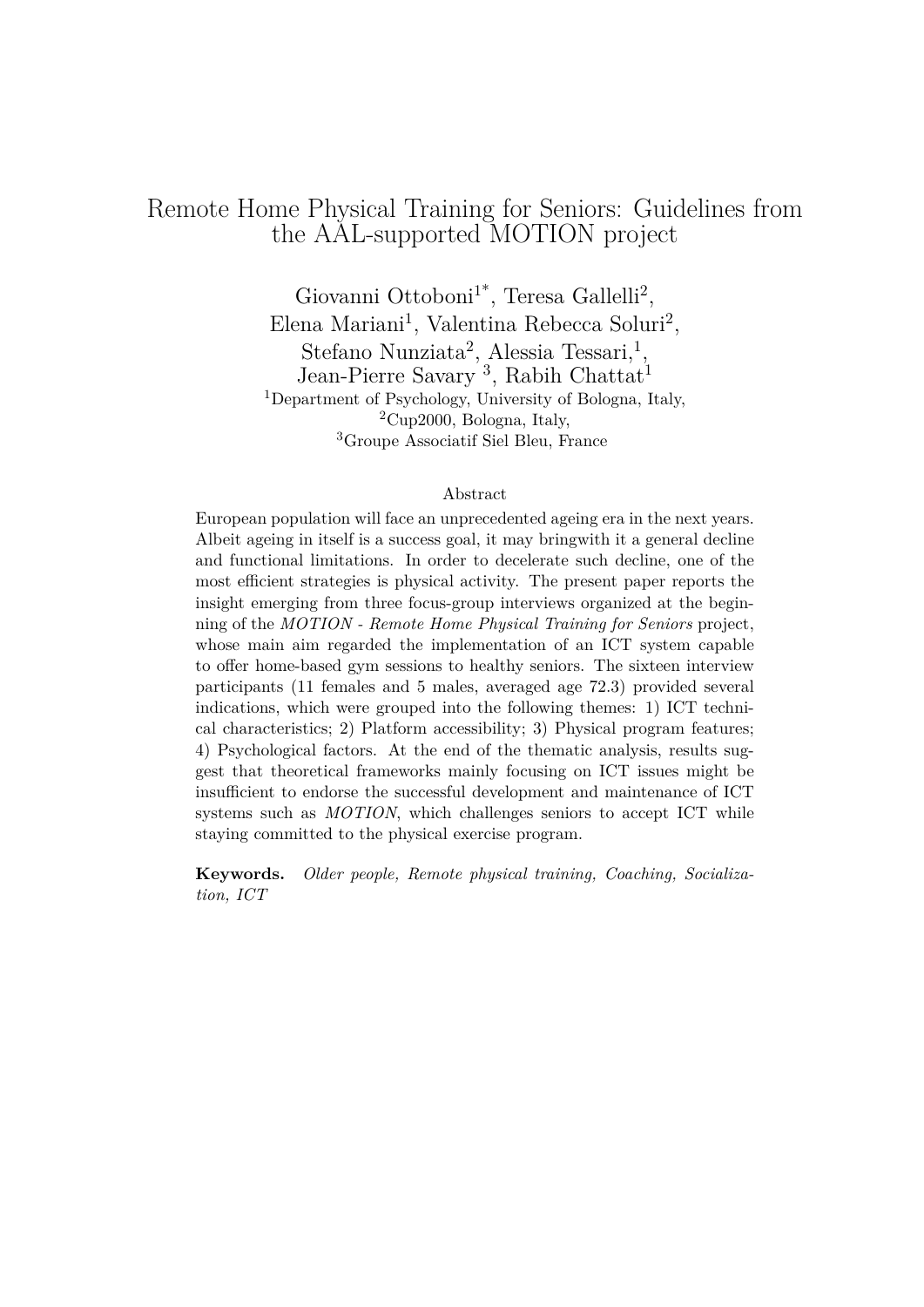**"The opposite of loneliness, it's not togetherness. It is intimacy"** *Richard Bach*

## **Introduction**

*Ageing related issues.* Europe is ageing: the age profile of the EU will change dramatically in the coming decades. Unfortunately, such increase will affect any health care system [\(European-Social-Network, 2008\)](#page-21-0) because, apart from the physical issues, ageing highly correlates with debilitating mental conditions [\(Galeotti et al., 2013\)](#page-21-1). Due to the nature of cognitive impairment and dementia, in particular, it has been calculated that the age-related public expenditures would increase by 4.1 percentage points of Gross Domestic Product by 2060 [\(European Commission, 2015;](#page-21-2) [Rechel et al., 2013;](#page-22-0) [Zsarnoczky, 2016\)](#page-23-0). However, no drug has yet been identified as capable to modulate the curve of cognitive decline. The only actions to deploy in order to contrast such conditions are psychosocial interventions. In fact, much recent evidence suggests that the earlier psychosocial interventions are implemented, the higher are the chances to stabilize as much as possible both cognitive functions and quality of life (e.g., [Barnett, Lewis, Blackwell, & Taylor, 2014;](#page-20-0) [Vernooij-Dassen,](#page-23-1) [Vasse, Zuidema, Cohen-Mansfield, & Moyle, 2010\)](#page-23-1). Recently, the evidence suggesting the positive effect of cognitive, affective and social treatments has been enriched by further, independent, reports which addressed physical exercises as capable to exert positive cognitive and psychological effects, on the top of physiological ones [\(Alkhatib, 2016;](#page-20-1) [Snigdha &](#page-23-2) [Prieto, 2017;](#page-23-2) [Sofi et al., 2011\)](#page-23-3).

However, access to gyms or the possibility to practice physical activities may be difficult if one lives in rural and semi-rural areas [\(Abbaspour, Farmanbar, Najafi, Mohamad](#page-20-2)[khani Ghiasvand, & Dehghankar, 2017;](#page-20-2) [Coburn et al., 2007;](#page-20-3) [Perkins & Moran, 2010\)](#page-22-1), or if one is subjected to limited availability of income [\(L. P. Smith, Ng, & Popkin, 2014\)](#page-23-4), or refrained by cultural barriers [\(Clark, 1995;](#page-20-4) [I. H. Smith, 2017\)](#page-22-2). Seniors can be reluctant to enter the changing rooms, as they would like not to share intimacy with people they know too little, especially when they suffer from embarrassing, even when not invalidating, physical problems. Moreover , the frequent occurrence of fears, negative beliefs or overprotection from people who take care of them can lead seniors to refrain even more than what the former would expect[\(Dergance et al., 2003\)](#page-21-3). Further aggravating such scenario, it is a fact that people aged 65 are usually more numerous than the working age population (Eurostat European-Comission, 2013) who, ultimately, often cannot support seniors in reaching the gyms [\(Bertolini, Pisano, Sivini, & Scaramuzzi, 2008\)](#page-20-5).

*ICT-based supports for successful ageing.* In all these cases Information and Communication Technologies (ICT) might represent a suitable solution [\(Y. Chen & Schulz,](#page-20-6) [2016\)](#page-20-6). Indeed, as [Bla˜zun, Saranto, Kokol, and Vošner](#page-20-7) [\(2012\)](#page-20-7) showed, the development of basic ICT skills - like browsing the Internet, using e-mails, word processors, chat rooms and forums - directly increases socialization and self-confidence, but also increases the amount of physical activities people perform. On the other hand, ICT might also offer people unable to access gym facilities a set of opportunities to live comparable experiences. ICT projects using web-based apps [\(Cotten, Anderson, & McCullough, 2013\)](#page-20-8), telephone debriefing interventions [\(Cattan, Kime, & Bagnall, 2011\)](#page-20-9) or mobile visual pet companion [\(Machesney,](#page-22-3)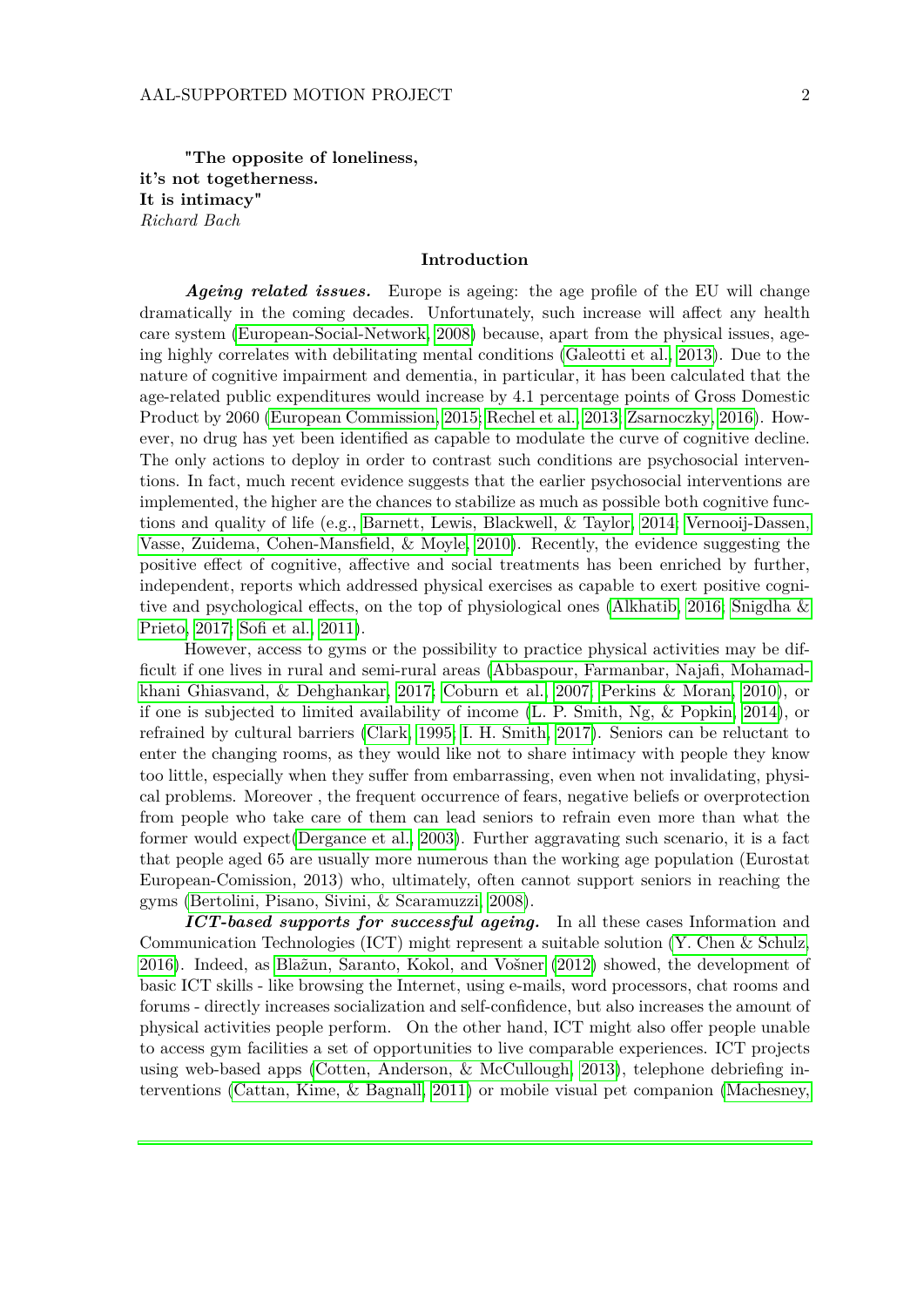[Wexler, Chen, & Coppola, 2014\)](#page-22-3) can increase contacts, social interactions and quality of life among the senior population. In their review [Y. Chen and Schulz](#page-20-6) [\(2016\)](#page-20-6) analysed the case of Nintendo Wii, a technology used to have elderly plaing. Nevertheless, the results [Kahlbaugh, Sperandio, Carlson, and Hauselt](#page-21-4) [\(2011\)](#page-21-4) reported regard improvements in mood levels, less experienced loneliness, but no modulation either in life satisfaction or in physical activity. Further, independent evidence tends to suggest that once ICT solutions are used to invite people, each staying at their own houses, to play ball game together [\(Mueller &](#page-22-4) [Agamanolis, 2005\)](#page-22-4) or to follow a instruction of a virtual gaming agent [\(Vaziri et al., 2016\)](#page-23-5)), the effects on the amount of performed activity increase, as well as on what concerned their quality of life (see also [Gordt, Gerhardy, Najafi, & Schwenk, 2018\)](#page-21-5). Moreover, ICT solutions increase the quality of life of frail seniors by supporting people to stay at their own homes as much as possible [\(Keränen et al., 2017;](#page-21-6) [Meiland et al., 2007;](#page-22-5) [Nugent, 2007\)](#page-22-6).

# **Rationale**

The present paper presents some of the results that were yielded during the running of the *ALL*-supported[1](#page-2-0) project called *MOTION - Remote Home Physical Training for* Seniors<sup>[2](#page-2-1)</sup>. The project was a result-oriented research, that is, a project whose results are supposed to reach the market in 2-3 years. Such a line of research was featured by a double funding-based system, i.e., research was funded by the National Funding Agency of each partner who takes part in the consortium, and, jointly was complemented by the European Commission. Specifically, the *MOTION* project aimed at providing the services that can be found in a professional gym , i.e., to do physical exercise while supervised by professional trainers, within the walls of the users' own homes instead. At the end, the results that would emerge from the study are expected to exert a twofold effect: On one side they will increase the practical knowledge about the aspects related to implement future ICT platforms delivering gym sessions for seniors; On the other side, they should help to identify the most adapt theoretical background to describe seniors' acceptance of ICT platforms delivering physical programs coached remotely.

*Practical side.* The present paper reports the insights that emerged during three focus-group interviews organized in Italy at the beginning of the project. The interviews were aimed at identifying features, facilitators and negative factors that could affect the usability of the *MOTION* platform [\(Dal Bello-Haas, O'Connell, Morgan, & Crossley,](#page-20-10) [2014\)](#page-20-10). After the data collection, the results of the interviews were shared with the *MO-TION* technological partners for the platform design and further development. In any ICT project devoted to support end-users in some life aspects [\(Hartswood et al., 2002\)](#page-21-7), their co-involvement is fundamental as they foster the project development by bringing into discussion naïve insights, realistic problems and real-life experiences [\(Lindsay, Jackson,](#page-22-7) [Schofield, & Olivier, 2012\)](#page-22-7)

*Theoretical side.* According to one of the most influential model accounting for technology acceptance, i.e., Technology Acceptance Model (TAM) [\(Davis, 1989;](#page-20-11) [Holden](#page-21-8) [& Karsh, 2010;](#page-21-8) [Venkatesh, Morris, Davis, & Davis, 2003\)](#page-23-6), people acceptance of any ICT systems is mostly modulated by perceived usefulness and perceived ease at use of the system.

<span id="page-2-0"></span><sup>1</sup> <http://www.aal-europe.eu/>

<span id="page-2-1"></span> $^{2}$ <http://www.motion-project.eu/en/>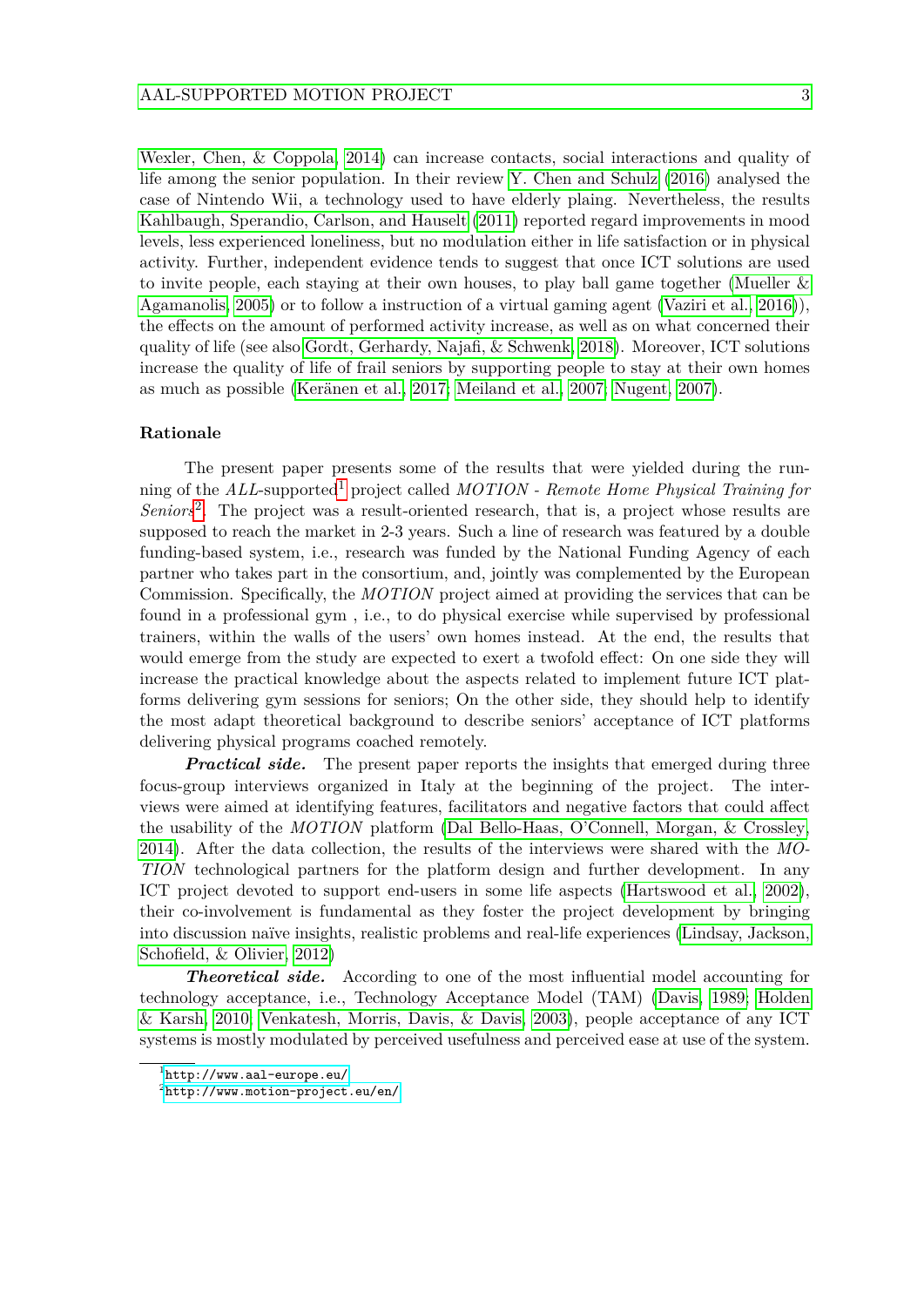However, in this project, ICT is a mean to support seniors to keep doing physical exercises. Consequently, by incorporating two challenges at the same time, i.e., that seniors accept an ICT platform (1) and that they stay committed to the program of exercises delivered and guided by trainers who are not close at hand (2), other, more general, theoretical frameworks, as the *Theory of Planned Behaviour* [\(Ajzen, 1985\)](#page-20-12), might explain better the interviews' results.

#### **Ethical clearance**

The interviews were carried out in accordance with the Declaration of Helsinki. Participants were all informed about the aims of the project and provided with all the time they needed to raise any doubts. Afterwards, they signed the consent form. The personal details that were gathered were treated following the indication of Italian Law for Data Protection (D.Lgs 196/03).

#### **Methods**

The focus-group interviews that were organized aimed at stimulating the most diversified possible type of users of the *MOTION* system to share their opinions and thoughts about how a remote home physical training for seniors might be, in order to effectively work. Indeed, as many authors pointed out [\(Hartswood et al., 2002;](#page-21-7) [Kristoffersson et al.,](#page-21-9) [2016;](#page-21-9) [Lindsay et al., 2012;](#page-22-7) [Llorens, Molina, Compañ, & Satorre, 2014\)](#page-22-8), end-user support must surely be considered at the beginning of any project, but also later, when the project is running [\(Barsocchi et al., 2016\)](#page-20-13). During the focus groups, the interview moderators explored all the instances that emerged along the interviews, until data saturation was reached [\(Glaser & Strauss, 2009\)](#page-21-10), that is, until *"no new or relevant data seem to emerge regarding a category."* [\(Strauss & Corbin, 1990,](#page-23-7) page 188). In particular, each interview started with the moderators contextualizing the topics of the discussion by presenting a summary of the main goal the project *MOTION* was designed to achieve (i.e., Physical activity for seniors delivered distantly). Then, they drove the participants' attention towards the fundamental impact that end-users involvement has on the project development. Participants were then requested to talk freely about any attitude or experience they had with technological devices and means they were used to use; later, participants were urged to talk about their attitude or experience with physical exercises and gyms, and then about the combination of the two aspects. Every time a group went silent, the interview moderators asked participants if nothing could be added to the discussion concerning the just-debated point; if not, they were prompted to think and talk about a further aspect to consider.

## **Participants**

The focus groups were advertised publicly through wall posters displayed on the external facilities of the project partners and inviting the interested public. Age limitsindicatively to be around 65 years old- were indicated just for seniors, while no limits were set for the professionals. No other limits were expressed but the following inclusion criteria. Once people expressed the intention to participate they were sorted in two groups. One focus-group was composed of participants selected because they admitted having no familiarity with the Internet. Another group was composed of people that were familiar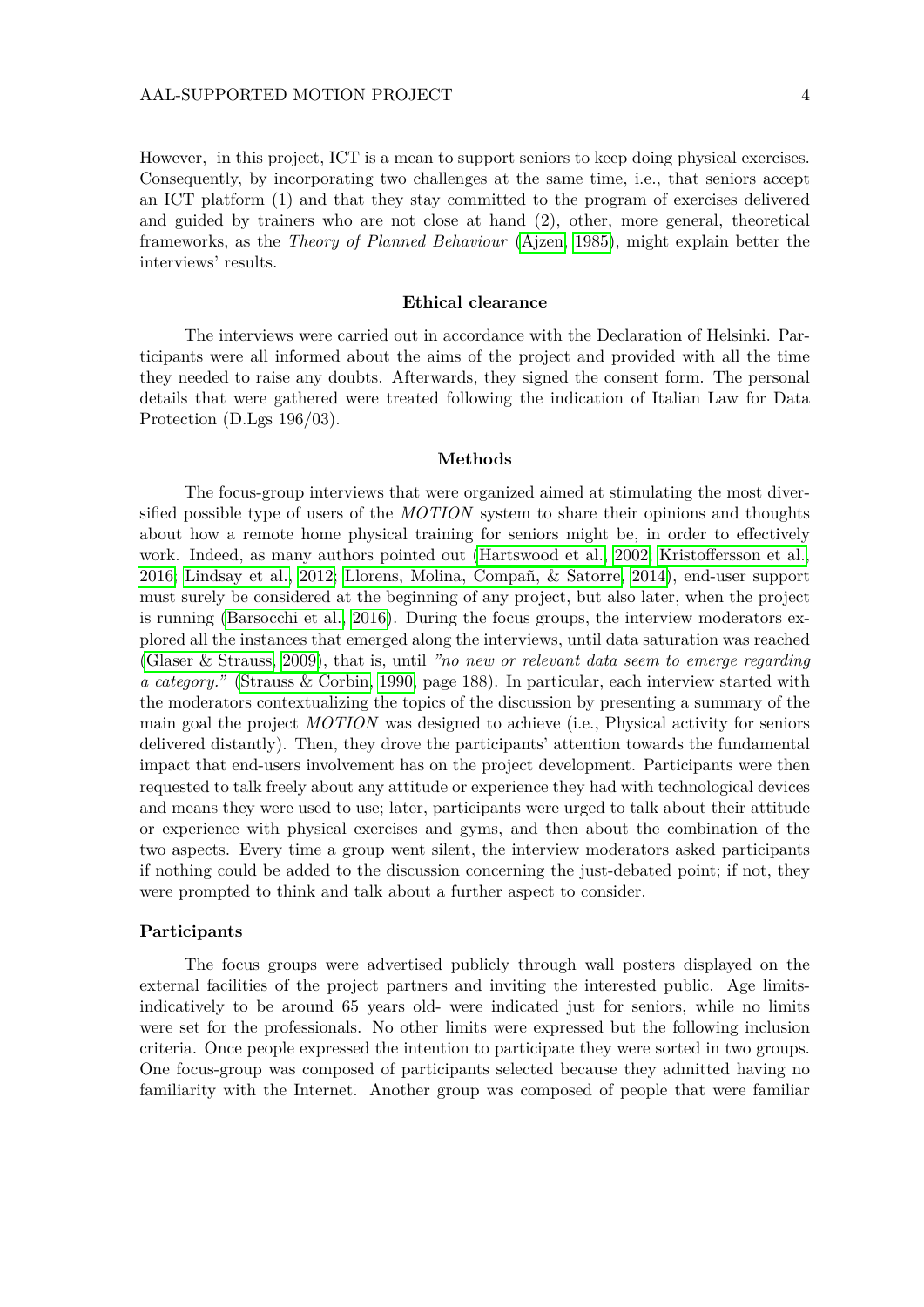with the Internet. The last group was composed of either Internet, healthcare or gymrelated professionals. The majority of participants were over 65, retired from work and female. Among them was a Director working for the Local Health Authority, an Internet service developer, a yoga teacher and two psychologists who were experts in the care of older people (for more details, see Table [1\)](#page-4-0). Due to the fact that no senior with cognitive impairment showed up, cognitive screening resulted unnecessary.

## <span id="page-4-0"></span>Table 1

*Focus-group interviews participants' characteristics. Age is expressed as a function of mean and standard deviation.*

| Gender                      | Female          | Male            |  |  |
|-----------------------------|-----------------|-----------------|--|--|
| Number                      | 11              | 5               |  |  |
| Age                         | $62.6 \pm 17.4$ | $82.0 \pm 13.0$ |  |  |
| Participants marital status |                 |                 |  |  |
| Married/in a relationship   | 9               | 3               |  |  |
| Divorced                    |                 |                 |  |  |
| Widowed                     |                 | $\overline{2}$  |  |  |
| Unmarried                   |                 |                 |  |  |
| Group composition           |                 |                 |  |  |
| Participants familiar with  |                 | 1               |  |  |
| the Internet                |                 |                 |  |  |
| Participants non-familiar   |                 | 3               |  |  |
| with the Internet           |                 |                 |  |  |
| Expert participants         |                 | 1               |  |  |
|                             |                 |                 |  |  |

## **Data collection**

Each focus-group interview was governed by experienced moderators. In particular, the focus-group interviews that assessed expert and naïve Internet users were conducted by the same moderator. All the interviews were recorded and transcribed verbatim.

# **Data Analysis**

Each focus-group interview was coded by using *conventional content analysis*, its main feature regarding the way coding categories are derived (e.g., [Hsieh & Shannon, 2005;](#page-21-11) [Mar](#page-22-9)[iani, Vernooij-Dassen, Koopmans, Engels, & Chattat, 2016\)](#page-22-9). Differently from other forms of content analysis, the codes emerge directly from the text data. In the present context the direct approach was assumed not to be the one of choice, as the initial assumption was that investigating the usability of an ICT system, capable to connect seniors and coaches in order to exercise together, could involve supplementary theoretical modules in addition to the ones used to describe mere technological acceptance [\(Venkatesh & Davis, 1996\)](#page-23-8).

Pragmatically, the first step into the process of analysis regards the interview transcripts that were read carefully. The meaning units seeming to capture relevant factors were identified and labelled with appropriate codes. GO and ER identified independently the units, thus they discussed the codes until they reached a consensus: when no consensus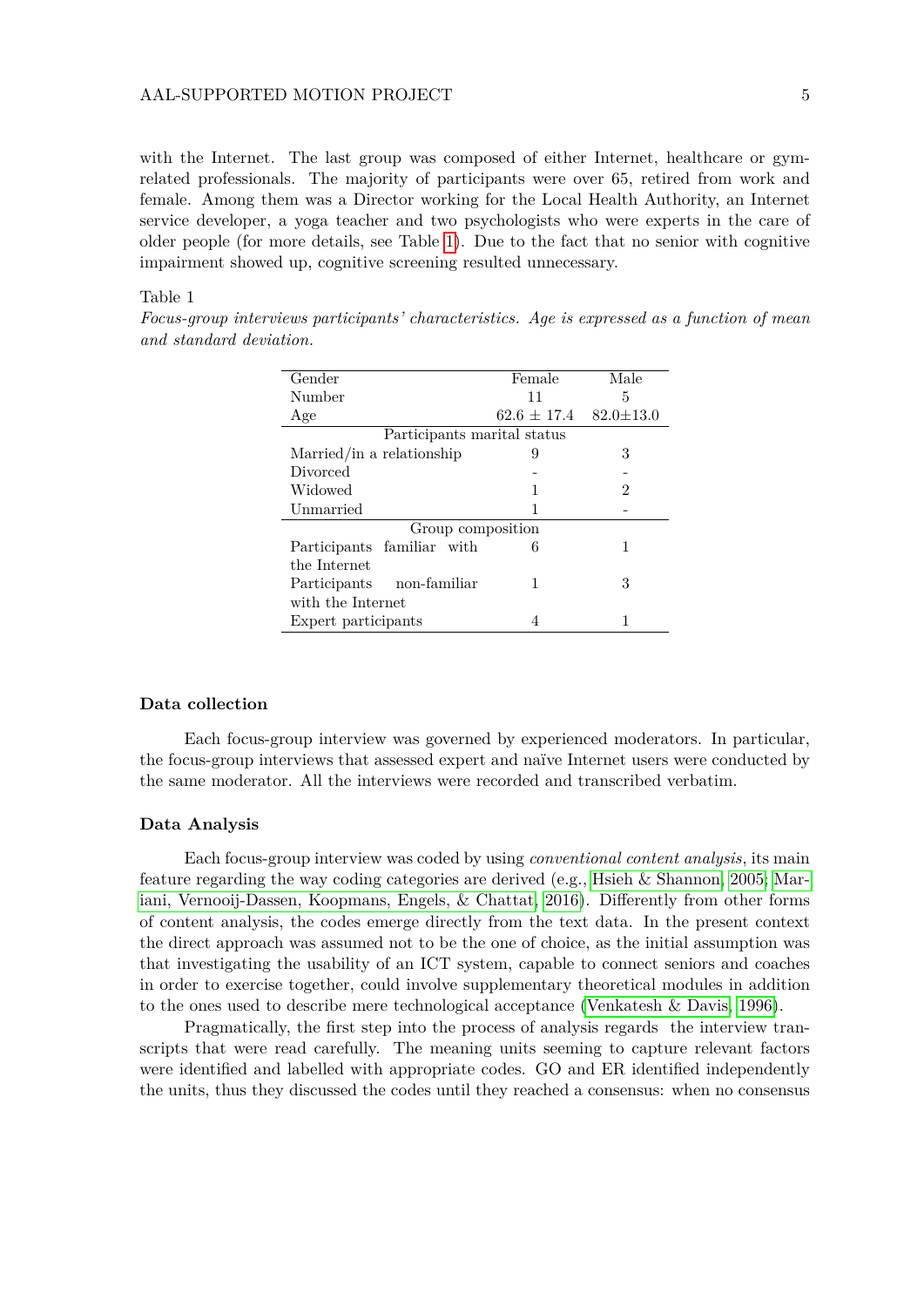was reached, RC, AT and TG were involved in the discussion. No further inter-rater checks were used. On the base of the relations among codes, GO and EM sorted the identified codes into categories, the latter were then organized and grouped into the main themes reported in Table [2.](#page-5-0)

In the following paragraphs the *MOTION* remote home physical training for senior is indicated with the term *the platform*, while the exercise program is indicated with the term *the program*.

# **Results**

# <span id="page-5-0"></span>Table 2

*The table reports the main themes, categories and codes emerged from the analysis of the three focus-group interviews.*

| Themes                                  | Categories                                                                 | $\overline{\text{Codes}}$                                                                                                                       |
|-----------------------------------------|----------------------------------------------------------------------------|-------------------------------------------------------------------------------------------------------------------------------------------------|
| <b>ICT</b> Technical<br>characteristics | ICT<br>components                                                          | Types of platform<br>Platform features<br>Communication<br>de-<br>vices (interactions)                                                          |
|                                         | Health-related<br>components                                               | Physical<br>parameters<br>devices<br>GP involvements                                                                                            |
|                                         | Setting<br>components                                                      | Set-up exercise room<br>Sessions' timing<br>and<br>scheduling                                                                                   |
| Platform<br>accessibility               | User attitudes                                                             | <b>ICT</b> attitudes<br>Physical activities atti-<br>tudes<br>Service charges                                                                   |
|                                         | <b>ICT-related</b><br>assistance                                           | Initial set-up<br>External support con-<br>cerning technology<br>Simple instructions<br>Intergroup support                                      |
| Physical<br>program<br>features         | Trainers<br>features                                                       | professional<br>Trainers<br>expertise<br>Psychological and com-<br>municative characters<br>of the trainers<br>Trainers physical<br>as-<br>pect |
|                                         | Training<br>program<br>characteristics                                     | Goals of the exercises<br>Technical equipments<br>(mat, balls, dumbbells)<br>Users' groups                                                      |
| Psychological<br>factors                | <b>Intrinsic</b><br>motivational<br>aspects<br>Extrinsic social<br>aspects | Loneliness<br>Commitment<br>Motivation<br>Socialization                                                                                         |
|                                         |                                                                            | Secondary ICT uses<br>Self-esteem                                                                                                               |

# **Theme: ICT technical characteristics**

The theme labelled *ICT Technical characteristics* is a theme that comprehends all the requests addressed by the focus-groups participants concerning the platform technology.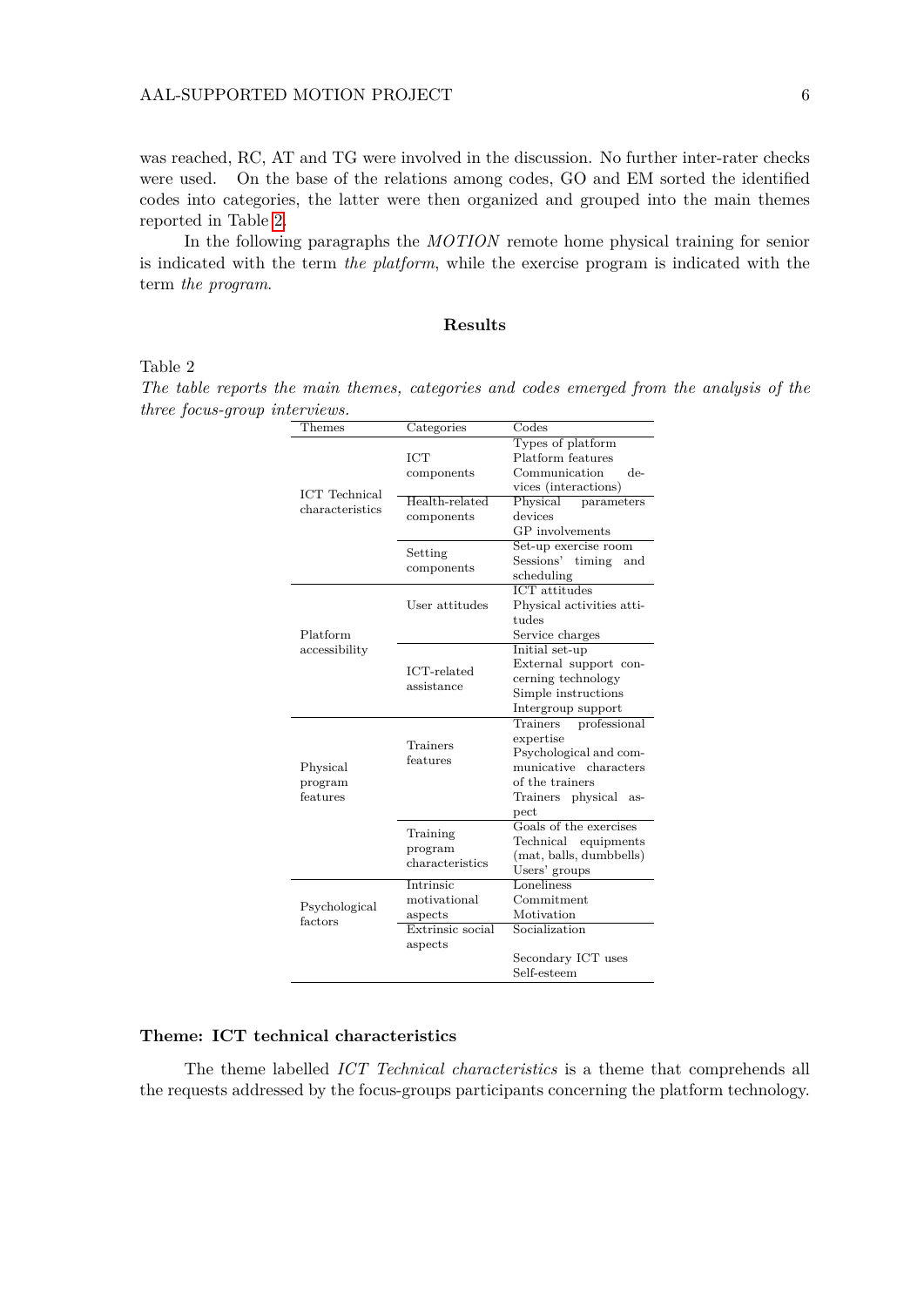The theme can be sorted into three distinctive categories: *ICT components*, *Heath-related components*, *Setting components*.

**ICT components.** The first issue that arose among the participants in the interview was related to the screen. They immediately expressed the need for the screen to be wide enough to include the image of people doing exercises. The ideal dimensions for the participants' screens were identified to be the ones of a family TV ( $\sim 21$ -24"): within the screen, the image of the participant her/himself and the images of the trainers must be included.

While the dimension problem was easy to spot, the nature of the screens was a bit controversial. Seniors described people of their age as more confident with a television-like device than thinking about an extension of a computer. They were aware of the difference between TVs and computers, as well as of the fact that computers are going be very popular in everyone's house; but since the system was to be be built for seniors, they suggested that seniors may preferably use devices resembling pieces of technology they have already used.

> *Participant non-familiar with the Internet* said: We all have a TV, so why not to plug a computer- or something smaller than that- into the TV screen: problem solved!  $[\dots]$  The TV is a passive device; the computer enters our homes even if you do not know how to use it. In a few years it will become something to get familiar with. Computers can serve other purposes that we could never have imagined when they arrived at our home.

Coherently with the old-fashioned suggestion, they also suggested that, in order to be capable to interact with the platform, a sort of remote control may be provided. The remote control devices, but also the entire platform, were asked to be provided with few, bright and colourful buttons to press. Such *easily-detectable* choices were envisioned to decrease any discomfort that might be generated by the platform use, since seniors tend to be aware that their perceptual system is deteriorating with time.

As for the trainers' screen, instead, participants immediately agreed that those screens must be the widest ( $\sim 40$ "). Indeed, trainers must be capable to watch and keep control of many participants moving at the same time, together with a picture of themselves moving too. In fact, it was suggested that trainers must see each person entirely while s/he is moving; however, it might be very useful if they were provided with the possibility to zoom in and focus on some parts of the figure so they can detect if some movements have been performed wrongly, and prevent accidents.

*Participant familiar with the Internet* said: First of all, the trainers should be put in the condition to see the entire person doing the exercises; later, in case they need to do so, they might have the chance to zoom in on the image and see more in detail how the movements are executed.

Later the zooming facility was envisioned as useful also for the users, as they might need to see in detail how trainers are executing a movement and better copy them. While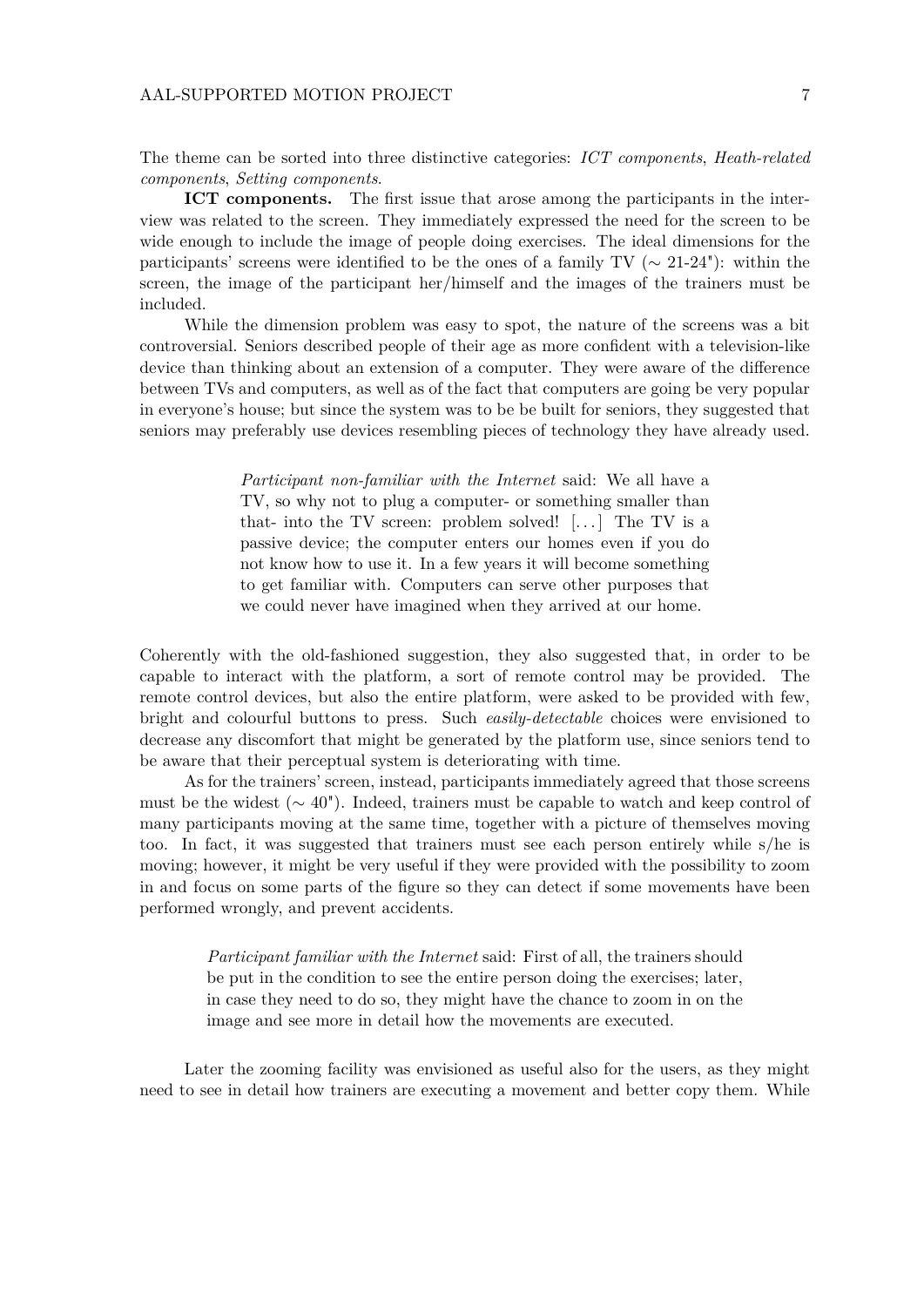thinking about watching the movement straight after its execution, participants envisioned a sort of repository where to store the images. By accessing such storage, participants and trainers might retrieve videos of past sessions. The request was advanced by participants to see themselves after the session in order to improve the execution of the actions. In this light, they also suggested that the possibility to see others' actions might improve the performance, since each participants might understand better what to avoid/ how to execute a correct movement. Coherently with these video features, they advanced the option of implementing a slow motion facility to see each movement in detail.

> *Participant familiar with the Internet* said: Another aspect that could be useful is to have a facility that allows trainers to say "hang on a second, I need to see again which movements were wrong".

Aside from the features about the visual information conveyed by the platform, participants highlighted that a proper headset, composed of headphones and microphone, was to be preferred by speakers.

> *Participant familiar with the Internet* said: What about a headset? It would serve to improve communication between users and trainers and among users, they can say something like: "I can not see the exercise; how should I do it? and so on".

**Heath-related components.** Independently of the nature of the screen, participants suggested to leave some spare space at the bottom of the screen to display physiological feedback indexes (e.g., heart rate or blood pressure) that ad-hoc studied bracelets should record during the exercises. In this light, the use of bracelets or portable devices capable to measure the changing of seniors' physical state were considered controversial. The device was assumed to be important as a measure of improvements in physical shape, and as a safety measure: once the level of heart rate, for example, would exceed the safety limits indicated by users' general practitioners (GPs), trainers should make an emergency call. On the other hand, bracelets were said to refrain people from getting interested, as they may impede movements. Connected to the discourses about the physical states and measurements, the importance to create a connection between trainers and GPs was felt as fundamental. Again, frailty of elderly people was reported as a main issue and the possibility to be in control of what is happening, alerting the doctor or paramedics if something is not going well, was reported as crucial since trainers are not in the same room as the users.

> *Participant non-familiar with the Internet* said: By taking into account what the GP has indicated, the trainer makes you do certain- specific- exercises.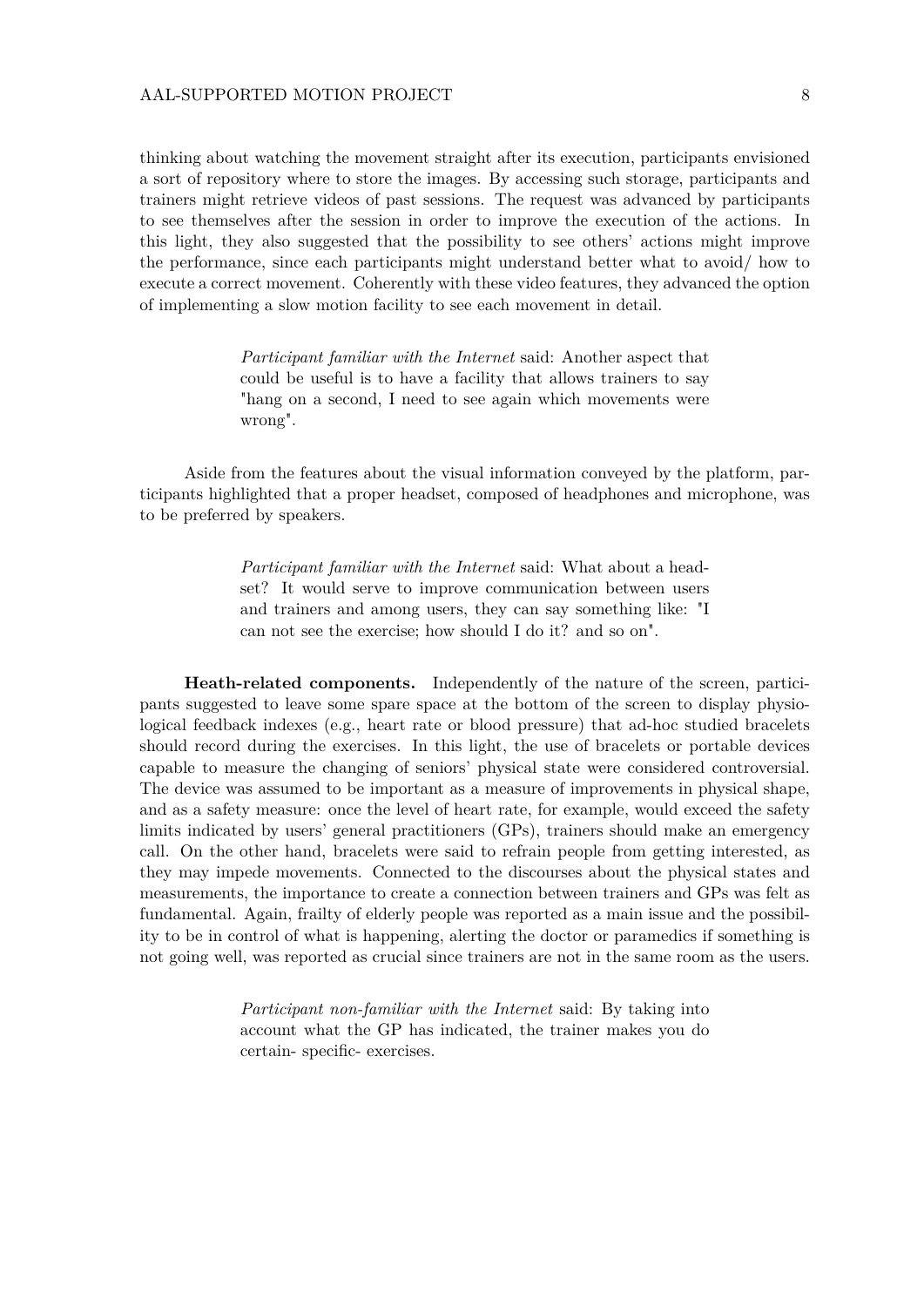**Setting components.** One of the aspects that captured the attention of the participants in the interview was the set-up of the exercise room. The space around the spot where people would exercise must be large enough to permit their movements. However, in order to do so, another important issue has to be solved: where to put the platform. Moreover, this aspect was envisioned as closely related to the type of platform that would be used. The majority of our participants suggested that the device must be small and easy to move, as seniors are used to living in small places; other participants suggested that the platform might be hanged on the wall or behind a door. Again, whatever the platform, in any case it must be composed of easy parts: concerns for difficulties to carry or move the platform around the house were expressed for people their age.

> *Participant non familiar with the Internet* said: The platform must be movable: it must be moved around the house, to find the best place to exercise.

Music too emerged as an issue that interested participants: they highlighted the need to use only instrumental music. Moreover, the music must be respectful of the exercise effort so that high bpm (beat-per-minute) music accompanies high exercise rhythm and low bpm music is used for relaxing and cooling-down moments.

Another setting issue involved the idea to receive a signal that warns users that the session is about to start. It was suggested that, preferably, the signal should be a telephone call made by trainers, but also a text message sent to the users' mobile was suggested to be good enough. Interviews' participants reported that such a call serves to develop the psychological relationship, especially at the very beginning of the program.

> *Expert participant* said: From my working experience, seniors are usually very happy to receive a call from a person trained to speak with them, to remind (in my case) to take their pills.

The warning call opens the discussion about the program scheduling. Seniors are very busy people. They have many duties to accomplish: to take care of grandchildren, to go to the cinema, to go shopping and prepare lunch and dinner. However, they quite easily converged upon the indication that the best time to exercise is in the morning.

> *Participant familiar with the Internet* said: Once awake, it takes time for an old person to wake up completely and to get ready to exercise. Thus, the training must be done between 9.00 am and 11.00 am or between 10.00 am and 11.00 am. This way, people can go shopping, prepare for the session, but prepare lunch too  $[\dots]$ . The morning is a very good moment: usually, in the afternoon, our body sends some backdown signals.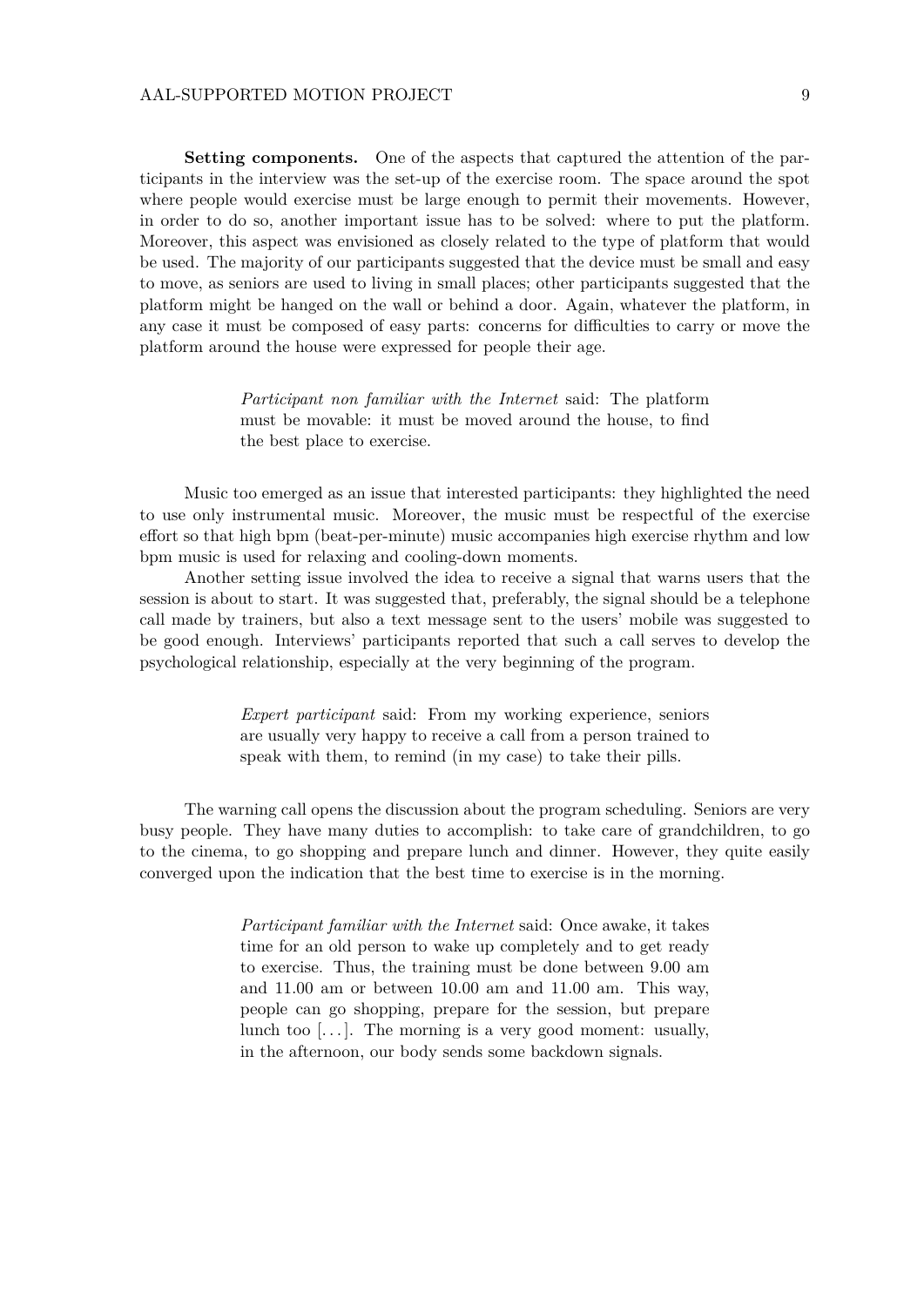## **Theme: Platform accessibility**

The theme *Platform accessibility* includes the issues that could emerge after the development of the platform, once that it reaches the user's premises doorstep. The theme consists of two categories, namely *User attitude* and *ICT-related assistance*.

**User attitudes.** Participants described Italian seniors as people used to being involved in many social activities. However, according to them, just very few are the ones that are interested in learning new technological competences and attending specific courses, for example.

> *Participant non-familiar with the Internet*: The truth is that Italy is full of older people that meet other people to play cards, going to the theatre, or other similar activities; they do not want to spend time in learning new [ICT] activities.

At the same time, participants admitted that, in the very last years, seniors were obliged to become used to technology: one way or another, they learned how to use some devices, primarily the mobile phones. In fact, seniors were described as used to using them only to accomplish simple tasks, such as sending Short Text Messages and receiving calls. Regardless of such admissions, they assumed that seniors may be worried to face new- and maybe more complicated- instruments.

> *Participant non-familiar with the Internet*: I am not prepared for technology: I have a mobile, where I can receive calls, text messages, everything. I can also call. I am an older person, what do I have to do with the remote training platform? I can use the TV, if there is some disc or tape, I can use those.

Seniors negative attitudes might not only involve ICT aspects. Seniors might tend to be somewhat lazy to do physical exercises. And this is particularly real when physical exercises are something that seniors have never done in their life. Participants recommended the education of seniors as a very important factor. According to them, seniors need to change their point of view and realize how physical exercise is fruitful to improve their quality of life.

> *Participant non familiar with the Internet* said: You need to inform and educate older people. By education, I mean that you have to convince them that exercises are necessary. We are a bit lazy, especially people who are sedentary or who could not do what healthy [senior] people can usually do.

The last issue that participants rose was related to the program payment. The point was stressed while talking about the commitment one must dedicate to the program. Gym lessons are usually paid in advance; here the platform should work in the same manner, however, the fee might also be provided by the National Health System, or by hospitals for prevention or rehabilitation, or by insurance companies.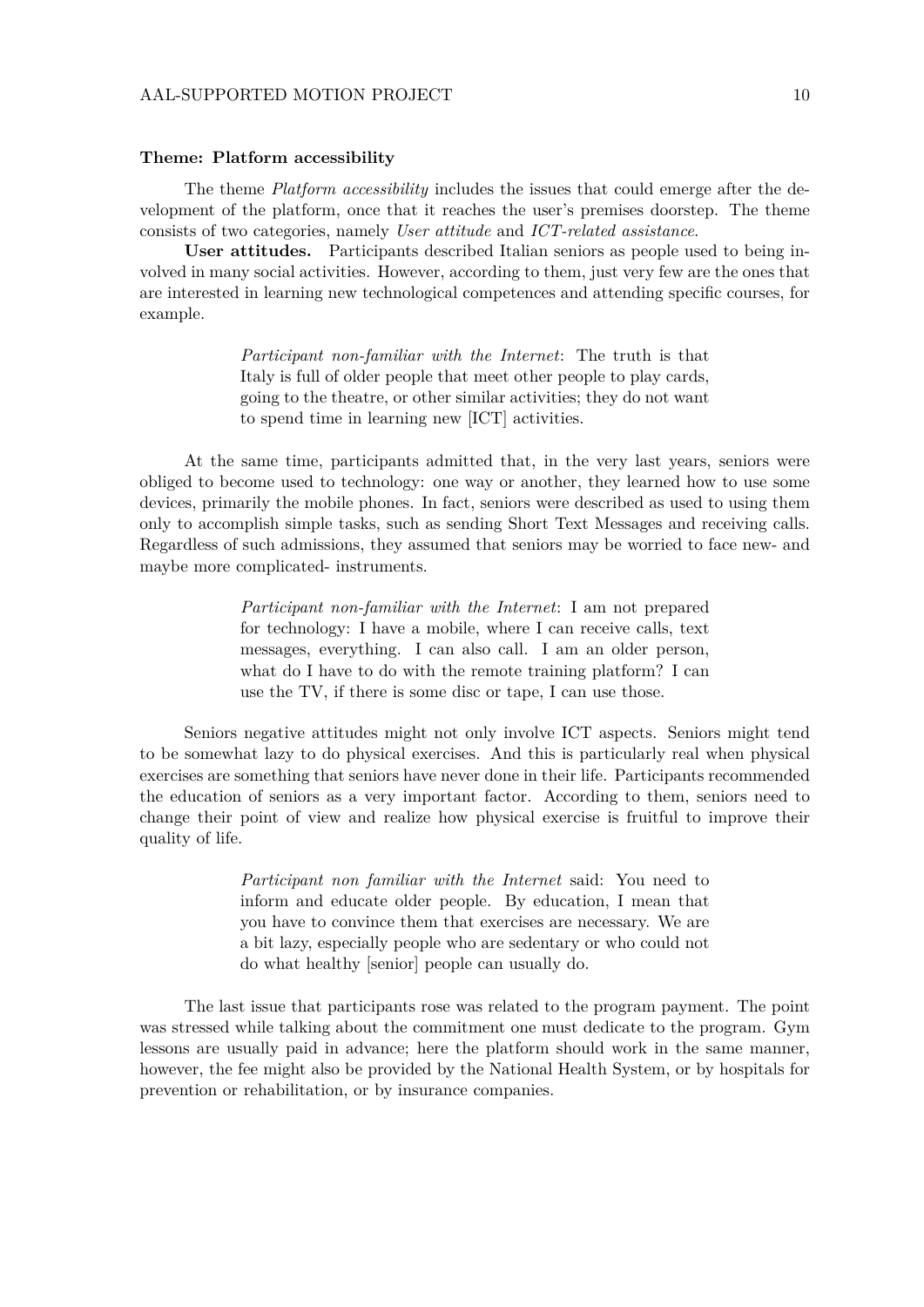**ICT-related assistance.** The worry about a new device was not reported as insurmountable. Participants suggested that through an adequate assistance, any senior could face such novelty. They reported, for example, that when their adult children give them some new technological gifts, they require them to provide assistance; when children would not, they tend to loose interest in the device.

> *Participant non-familiar with the Internet* said: At the very beginning of the training program, users' children or external professionals might be involved to support seniors to familiarize with the platform.

Moreover, the technology-related worry was suggested to be reducible even more, if easy instructions are provided.

> *Participant non-familiar with the Internet* said: If you use the computer, you have to turn it on, you have to ask your children to tell you how to do so. You need to have three or four keyactions to learn, not much more.

In fact, once the program begins, users might support one another. The group will surely work to self-support all of its members.

## **Theme: Physical program features**

The theme *Physical program features* aggregates all the components featured in the entire programs, not just the ICT part. The theme includes two categories: *Trainers features*, *Training program characteristics*.

**Trainers' features.** According to interviews participants' trainers should already have experience working with older people. Trainers should be used to listening and paying attention to older people's requests. They should know which is the most proper modality of communicating, the warmest one.

> *Participant familiar with the Internet* said: The most important aspect is the relationship that would be created between users and trainers. I know that today I am going to have a session with my trainer, s/he is all for me: I have to prepare myself, comb my hair, wear a clean gym suit, put some make-up on, and so on. Even if I'd rather not, I will make the effort  $[...]$  Trainers must speak Italian while understanding us using dialectal jargon.

One way to boost the creation of good and profitable relationships between users and trainers would be the scheduling of trainers' visits to users' premises. The fact that the gym sessions occur via remote connection rose the issue of how important is physical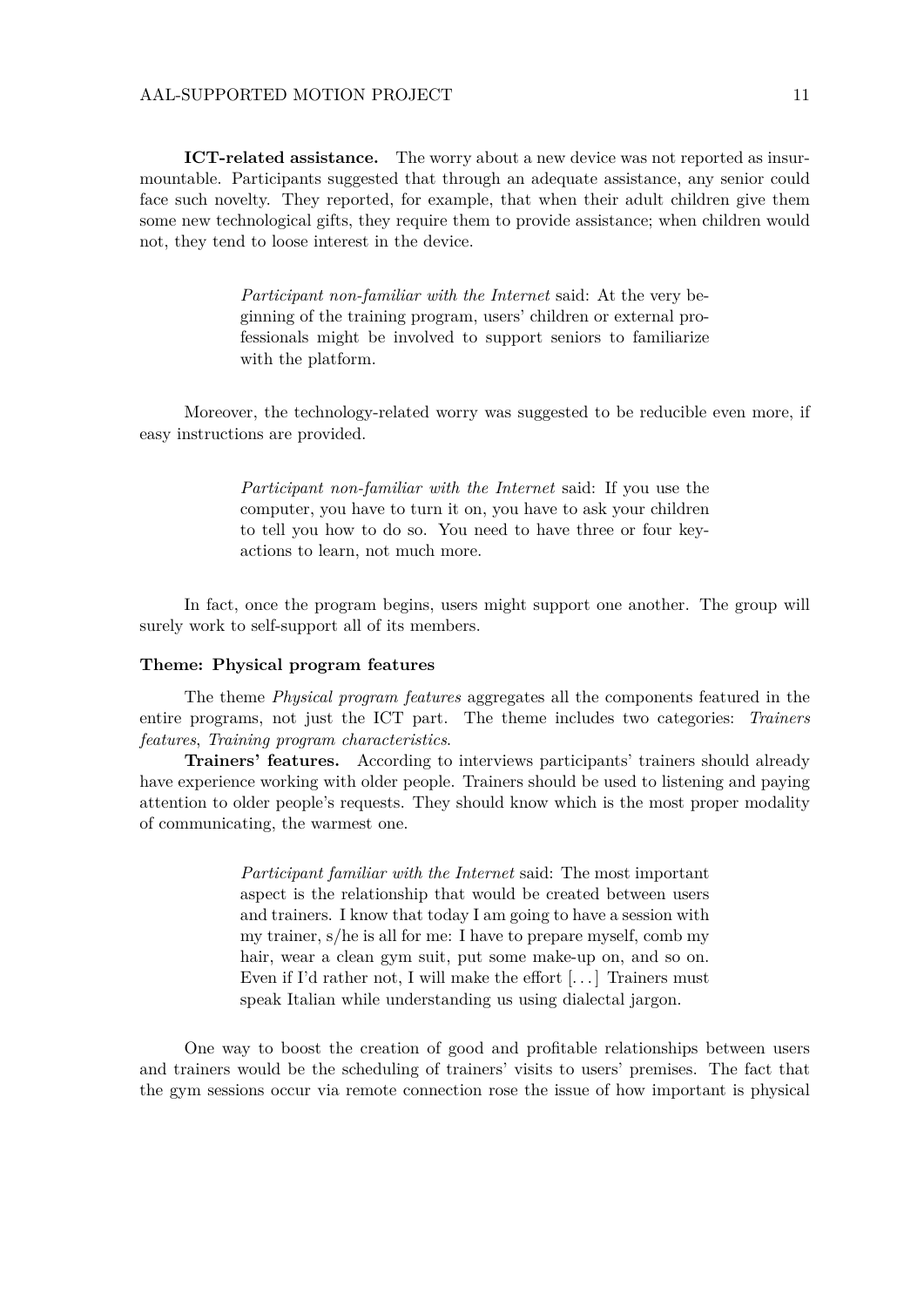contact for seniors. Participants were indeed afraid that the lack of it may affect negatively the entire program: to avoid negative consequences , as drop-offs for example, participants suggested that a strong relationship should be sought from the beginning of the program. If a qualitatively good start is implemented, any difficulty emerging afterwards would be faced more easily.

> *Participant familiar with the Internet* said: Before the beginning of the course, the trainer should visit all participants at their premises. This way, they can establish a dialogue, a discourse, they can get to know each other.

Trainers experience must also be reflected through asking people to do the right exercises. Indeed, particular attention must be paid to what users would say about their physical status and about the information conveyed by the measuring devices (e.g. bracelets): on the basis of such information trainers must be experienced enough to modulate the exercise program.

> *Participant non-familiar with the Internet* said: Trainers should know how to motivate older people, to adapt the exercise to the people's needs: our body is fragile, we cannot crack open our legs.

Even the physical aspect was identified as crucial: trainers should not be too fit, in order to permit participants to identify with them.

*Expert participant* said: The trainer we have is very appreciated by the users, he is very handsome, fit but not too much, and, most importantly, he speaks very gently and warmly even when he has to correct the execution of some exercise: seniors love him.

**Training program characteristics.** Any signal users should provide about their heath status must be used to adapt the training program.

> *Participant non-familiar with the Internet* said: It is not easy when one wakes up with pains: not all days are the same.

Reciprocally, trainers must constantly talk to seniors about the reached levels of fitness, about what they are going to do next, and the reason why.

> *Participant familiar with the Internet* said: It is necessary that trainers constantly tell users what they are going to do next, why, and what are the expected outcomes.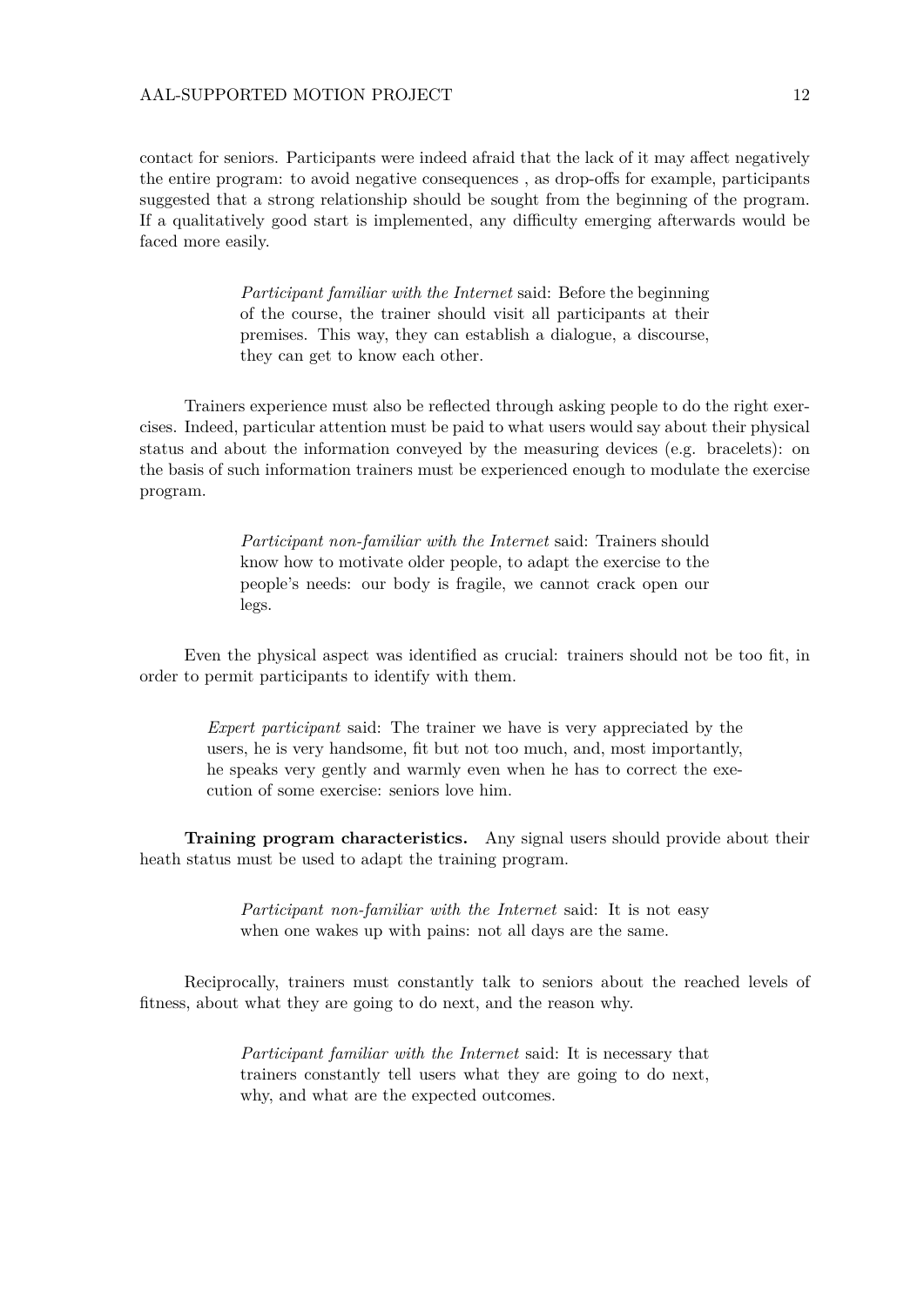Trainers must be prepared that exercises are not performed in a gym. If, on the one hand, they might bring tools as mats, balls and dumbbells to users' home during one of the visits, on the other hand they might implement bodyweight exercises, that is, without specific tools, or they might be prepared to ask people to use pieces of furniture to help seniors doing the exercise. They could ask seniors, for example, to grab the chair and stand on one foot; otherwise, they may ask people to seat on the chair and extend one leg per time.

> *Participant familiar with the Internet* said: I cannot think about any equipment to use for this exercise. I can do low level exercises as raising my arms, crossing them, sitting, standing, and so on. People with difficulties in orientation can hardly perform such simple actions.

Moreover, another aspect arose during the interviews. It concerned the number of people that might compose each gym group and the possibility to swap from a group to another to meet other people or to exercise more. The issues was controversial, as not everyone agreed. Some participants envisioned the chance to enlarge the number of friends; some others claimed that the relation among users might benefit from small and stable groups.

> *Expert user* said: Groups tend to generate habits: you can change the groups, it might stimulate the components, but you must take into account how to coordinate the swaps. The idea might be useful to improve socialization even further, but habit is synonymous of stability.

### **Theme: Psychological factors**

The theme *Psychological factors* comprehends all the psychological issues that might influence how each user decided to adopt the platform. Two categories emerged, namely, *Intrinsic motivational aspects* and *Extrinsic social aspects*.

**Intrinsic motivational aspects.** Participants revealed that seniors are very used to live alone. The platform- and the entire program firstly- was envisioned as a very good tool to contrast such negative psychological condition. Seniors would be supported doubly: first they would be supported and guided to acquire (or refine) technical skills; later, they would be supported and taken care of by the trainers all the way through the program.

> *Participant used to the Internet* said: My isolation must not become chronic and insurmountable: if I could get involved with other people in projects like this, I would feel more prone to do the suggested activity. Loneliness is the most important problem for older people, especially when the person is affected by an invalidating disease.[. . . ] Recently, I met my new fiancée in a group chat.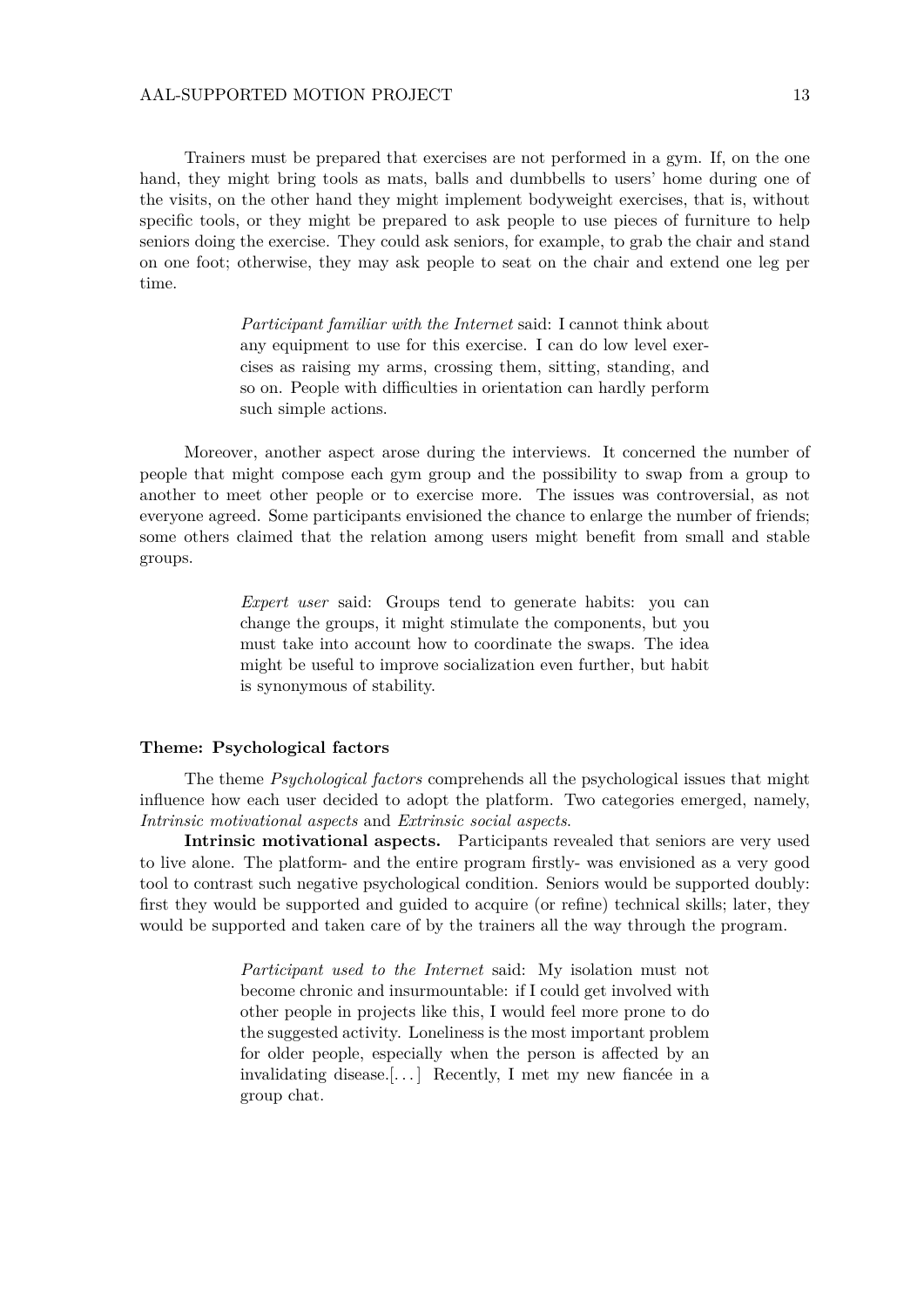Regarding the issue of support, users' families were described to support seniors in dealing with ICT devices just during the approaching phase. The support a son or a daughter can provide was indicated as important only during the first approach to the new activity, while keeping the seniors' family informed about the progress of the system was not mentioned.

> *Participant non-familiar with the Internet* said: At the very beginning of the training program, users' children or external professionals might be involved to support seniors in familiarizing with the system.

Physical exercises require a strong commitment to reach valuable results. Such issue was highlighted by participants as an important one to face. It was related to seniors' attitude, but also to the fact that seniors, indisputably, tend to avoid unnecessary pain.

> *Participant non-familiar with the Internet* said: Persons must be appropriately supported: the person knows that it [the program] requires commitment, because from a psychological point of view, life is at its end; children are distant, we get bored and depressed easily if we have nothing to do- even walking the dog. However, being committed to something, for instance, each Monday, Tuesday, or let's say Thursday, means to organize ourselves, prepare ourselves for the meeting- comb our hair, taking a shower, putting some make-up on.

In line with the commitment issues, motivation proved to be fundamental to avoid seniors getting bored or losing interest in the exercise program.

> *Participant familiar with the Internet* said: It is necessary that trainers constantly tell users what they are going to do next, why, and what are the expected outcomes.

Another aspect that emerged as important arose from the assumption that seniors are frail people. In this light, participants suggested they might need many attentions and much support.

> *Participant non-familiar with the Internet* said: More than a training program, seniors need kindness and caresses- both physical and psychological.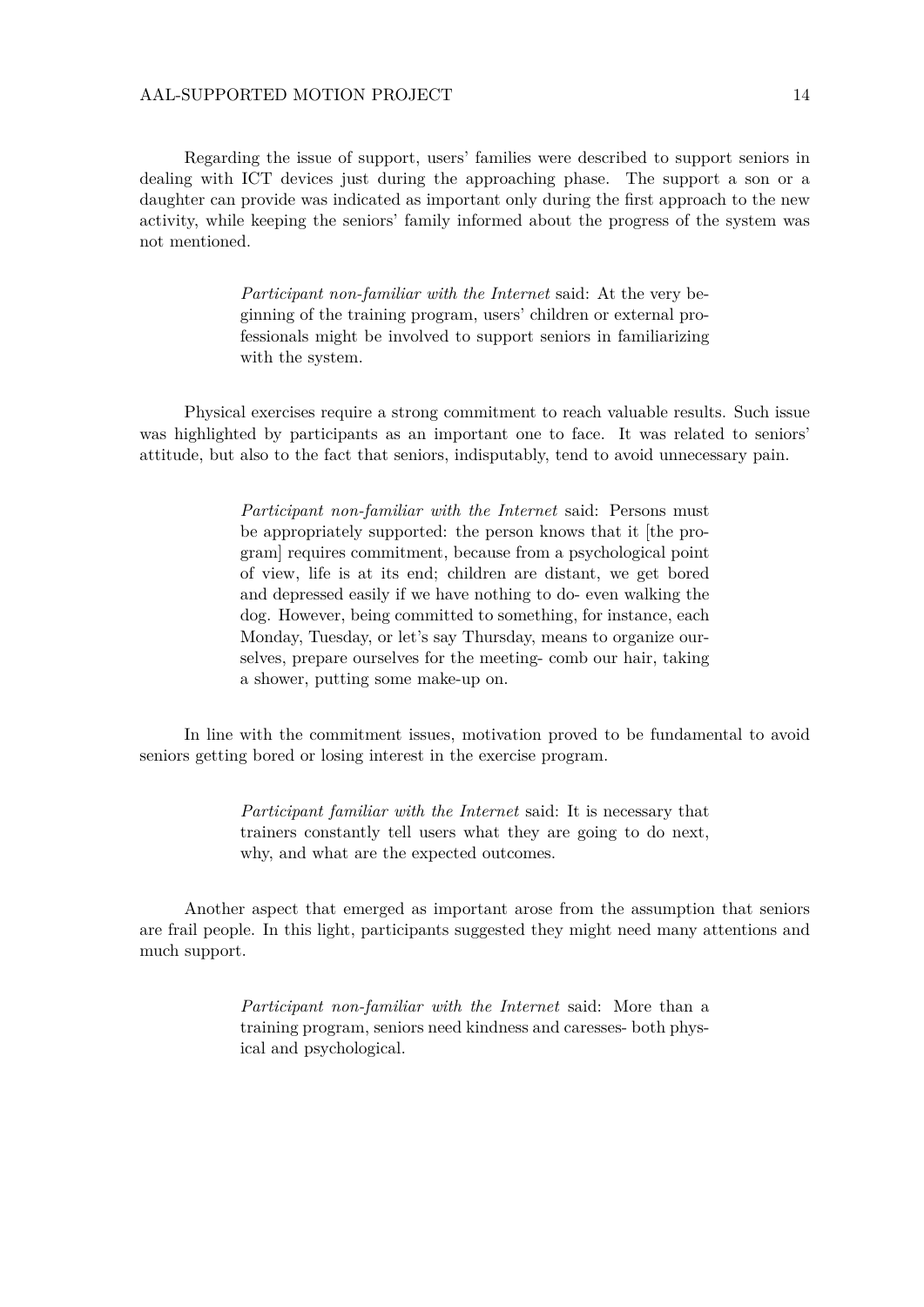**Extrinsic social aspects.** Socialization was seen as a powerful incentive to carry on exercises, given the initial technological support and personal involvement. In order to foster the fulfilment of such need, the possibility to leave participants free to communicate with each other at the beginning and at the end of the gym sessions, or even when the session is terminated, was very important. By using a web-cam and headsets, users can socialize and build friendly relationships that might be further explored outside the virtual environment provided by the platform.

> *Expert participant* said: With time, by exercising together, gym users usually make friends. Once the number of persons using the platform rises, more chances to know new people will be available.

Technology is also seen as providing the chance to bring secondary benefits. One of them is the possibility to use the communication system of the project to communicate with parents and relatives, grandchildren in particular.

> *Participant familiar with the Internet* said: Once I get better, I will use this [computer] to communicate with my grandchildren.

While developing the remote physical training system, it would be necessary to take into account that the system should be used to support the person in avoiding personal fall-down, getting grumpy, and loosing interest in personal activities, as personal hygiene.

> *Participant non-familiar with the Internet* said: I believe that a person suffering from problems that prevent her/him to go outside, would use a cyclette (i.e., exercise bike) for a very short period: if personal trainers are provided to support and drive the person in exercising, using appropriate rewards, that would drive the person to perform the exercise.

#### **Discussion**

The present study increases the body of research aimed at understanding how to support seniors to do physical exercise. In particular, by focusing on ICT remotely delivered exercise program, the study represents the preliminary example of guidelines for further development.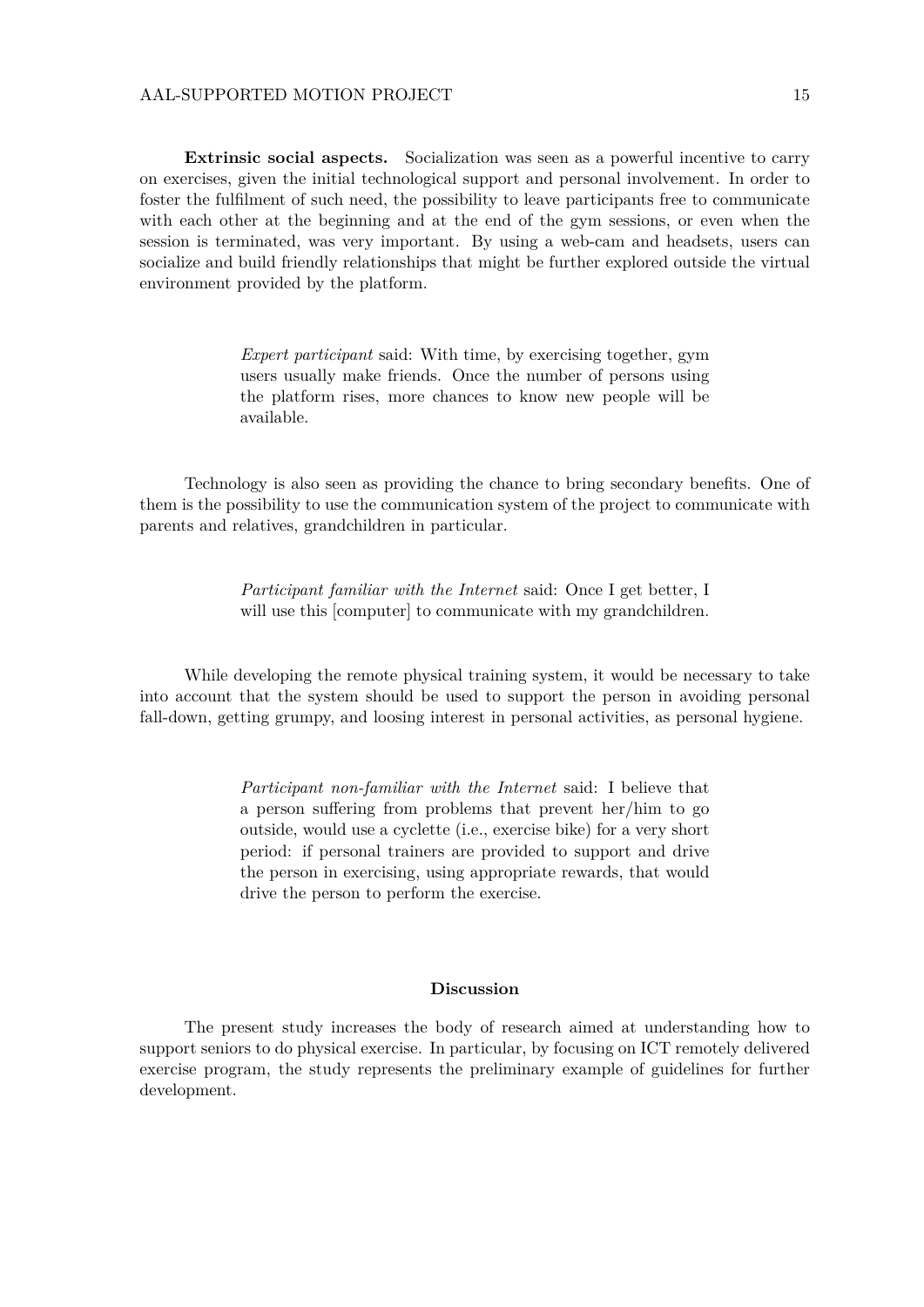*Practical implications.* The main aspect that emerges from the data analysis is that seniors did not seem to be reluctant to test themselves on new activities. They were aware of the technology boom, and of the fact that sooner or later, technological devices will be part and parcel of everybody's life. At the same time, however, they figured that the effort to use technology must be counterbalanced by some support work. Older people's attitude towards technology is sometimes negative [\(Timmermann, 1998\)](#page-23-9). Even if such attitude is mainly related to the poor performance seniors realize to achieve at their first attempts [\(Hawthorn, 2007;](#page-21-12) [Sayago, Sloan, & Blat, 2011;](#page-22-10) [Turner, Turner, & Van de Walle,](#page-23-10) [2007\)](#page-23-10)), the seniors we interviewed described people of their age as not very prone to learn new skills. In fact, in order to bypass such worry, they suggested to implement a system resembling or embedding some features seniors already know. One of the solution they envisioned relates to plugging a computer into the old TV systems; another involves the use of a remote control to manage the system's features. When taking into account what was requested by the focus-group interviews participants, it is necessary to consider that none of them was a digital-native. Their age, indeed, suggests to classify them as digitalimmigrants [\(Bennett, Maton, & Kervin, 2008;](#page-20-14) [Prensky, 2001\)](#page-22-11). As predictable to occur to such a type of immigrant people, our participants envision clearly the need of a real (read: physical) support at the beginning of such a new ICT experience. Congruently, moreover, they requested to have someone to whom they can physically rely on. However, even within such immigrant label there are differences: today seniors define a quite heterogeneous group [\(Amaro & Gil, 2011\)](#page-20-15). Indeed, in some cases seniors got used to technological devices during their life, but such devices were just electronic, meaning that they were just programmed to very specific actions. These seniors may have been either housewives used to knead bread, oven cooking, dishwashers or washing machines, or blue collars who were used to utilize, to start, or to control automatic machines. On the contrary, there is a minority of seniors who worked in administrative offices and that, along the years, were obliged to develop office-related abilities according to the evolution of the office automation. Even if all these categories may have a certain predisposition to technology, it is quite likely that the latter more than the former would present themselves as very prone to face ICT computer-based devices. Atop of that, as soon as one thinks that the indications we gathered during the focus-groups interviews will be used to develop future ICT systems, one must evaluate that seniors of tomorrow will not be the same as those of today. In the last twenty years, the relationship with technology has changed drastically [\(Bennett et al., 2008;](#page-20-14) [Helsper &](#page-21-13) [Eynon, 2010;](#page-21-13) [Prensky, 2009\)](#page-22-12): it has changed because, nowadays, the devices are providing users with a level of freedom that would have never been reached by electronic devices. However, as [Arthur and Polak](#page-20-16) [\(2004\)](#page-20-16) addressed, any piece of technology is not build from scratch: it is the combination of older pieces, assembled to respond to up-to-then not fulfilled human needs. In this way, the capability of end users to be in control of any new piece of technology that enters the market may put pressure on the users, especially if they belong to the "seniors" group. However, programs like *MOTION*, i.e., programs that aimed to have seniors exercise with a remote supervision, are not merely composed of technological components. One of the most important aspects regards the execution of gym exercises. In this light, it may be considered that, atop of the worries seniors reported to exist about having to deal with ICT systems, exercise-related worries must also be taken into account in developing such systems. As [Grove and Spier](#page-21-14) [\(1999\)](#page-21-14) pointed out, in pursuing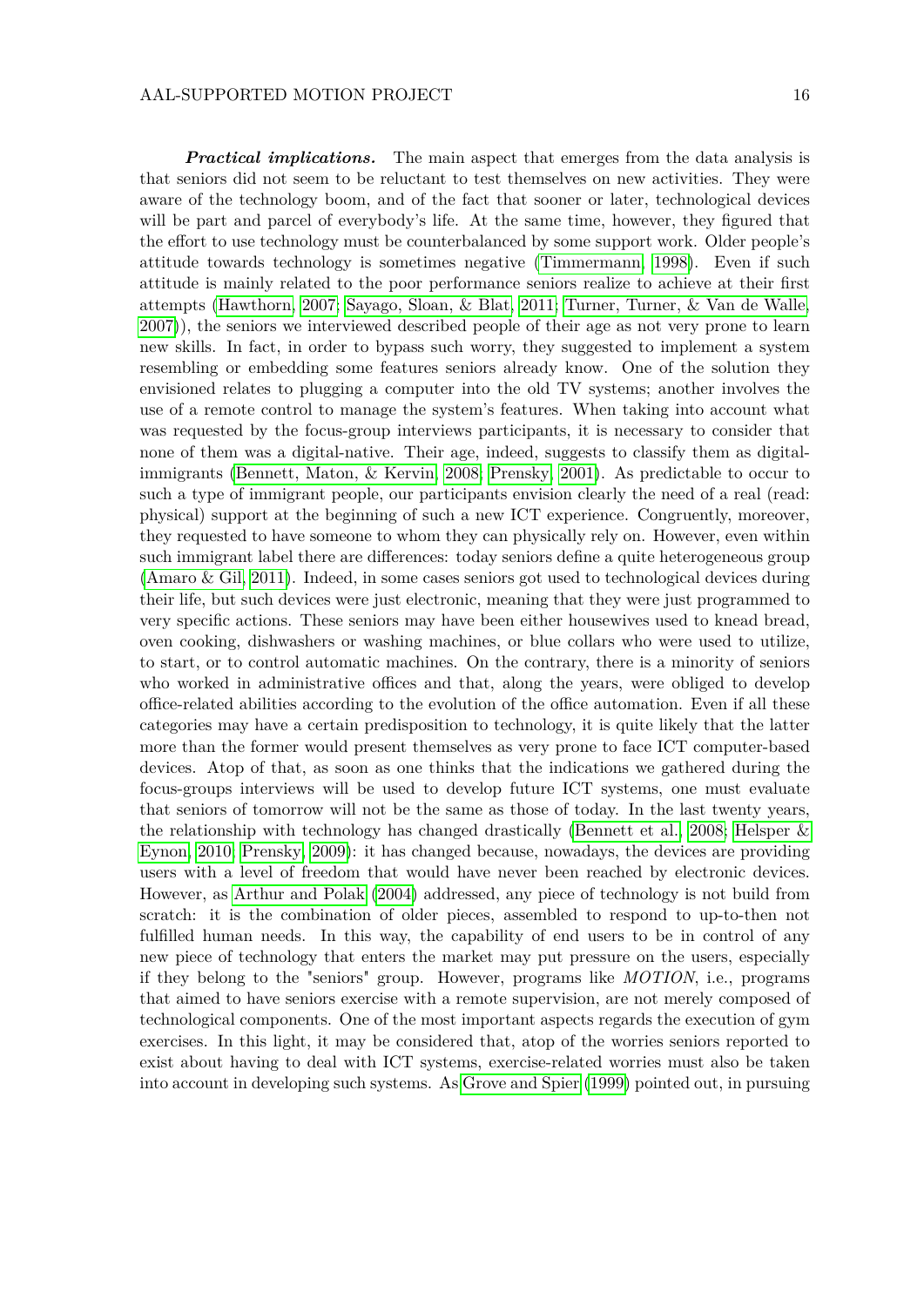the commitment to follow exercise programs, seniors may be afflicted by many personal and motivational conflicts. The way our interviewed participants described the support needed by senior users, target such points directly. Warm listening, calm replies, consideration of the individual state, feedbacks about the training level reached are all responses that trainers must learn to provide to seniors, using them to avoid drop-offs. It must also be pointed out that such responses gained even further importance as they must also counterbalance the ICT-related worries. In fact, in programs like *MOTION* drop-offs are particularly problematic: every time one *MOTION* user would leave the program, the cost to install the system in another user's site would increase the total costs. The cost/person of systems as *MOTION* is approximately 10% of the total cost for each installed user. However, aside from what interviews participants reported, there was another issue that only retrospectively, i.e., just once the *MOTION* project terminated, we realized they skipped. None of our participants mentioned that the internet band width may be problematic. Speculatively, we can assume, that by being invited to discuss about a system that was presented as using an Internet connection to put in contact users and trainers, participants may have underestimated Internet bandwidth problems. The project was developed by assuming that users would have a dedicated ADSL broadband connection with a download capability of at least 4 mbps/s and an upload capability of at least 600 kbps/s. In reality, however, many *MOTION* users were not provided with the necessary signal to allow good communication. In Emilia-Romagna, i.e., the Italian region where the *MOTION* project was run, during the second semester of the project period, the averaged upload band calculated over 27101 samples was  $552\pm.3$  kbps/s  $(95\% = 558 - 5\% 542$  kbps/s). The average download band was instead 7[3](#page-16-0)54 $\pm$ 18.1 kbps/s (95% = 7632 - 5% 6733 kbps/s)<sup>3</sup>. In particular, the values that were recorded with the premises of *MOTION* users' who reported connection problems, concerned a download bandwidth of  $6554 \pm 9023$  kbps/s (with the former indicating the mean value and the latter the standard deviation value) and an upload bandwidth of 845 ± 968 kbps/s. The solution the *MOTION* technicians operated was the downgrade of the bandwidth necessary to transmit the video/audio information to 256 Kbps. Both trainers and users reported that the quality of images was good enough. Moreover, they reported to be happy that such action decreased the number of interrupted sessions. At the end, the ICT platform MOTION technicians developed involved screens that were, at least, larger than 23". In fact, two different platforms were developed. One solution involved a PC embedded into a touch screen, i.e., a Lenovo C50-30 58,4 cm (23 Zoll FHD LED) All-in-One Desktop-PC and an Intel-NUC 5I3RYH with wired or wireless keyboard and mouse, which needed to be connected to users' TVs. The two solutions were developed in order to offer users the chance to pick the most appropriate solution according to their preferences and needs. For what concerned the physiological feedback used to monitor the progression of the exercises, *Hearth Rate Mio Link* bracelets were connected to the *MOTION* platforms via blue-tooth connection. Instead, for what concerned the warning call, the solution adopted and implemented was the following: when users agreed to have an exercise session, as soon as they would turn the platform on, warning messages were promptly displayed. However, if there were platform features that matched with the indications, there were few aspects that were not implemented. Within the allowed budget, the zooming was a feature that was

<span id="page-16-0"></span> $^3$ [https://www.misurainternet.it/stats\\_values.php?regione=emilia\\_romagna&periodo=1\\_2016](https://www.misurainternet.it/stats_values.php?regione=emilia_romagna&periodo=1_2016)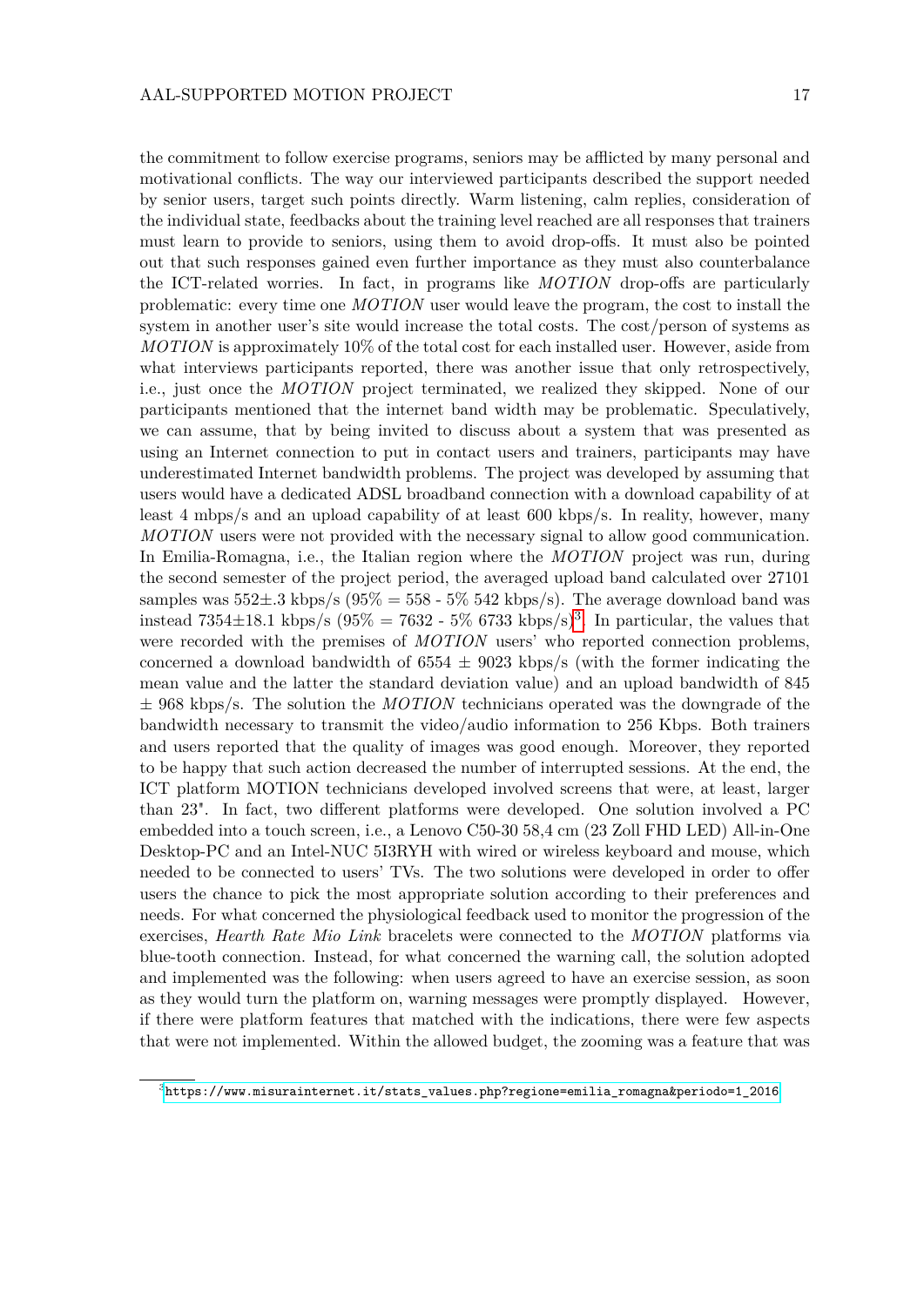considered not to be crucial, for example. In the same manner, the change to have a devoted button on the screen to begin a emergency call was solved by explicitly requesting trainers to make the emergency call with their mobiles as soon as they noticed that something was going wrong. For what concerns the gym program, trainers were selected on the base of their experience to work with seniors. Exercises were indicated to be selected by fitting the exercises goals with the requests of the seniors. A workshop was organized to train the trainers to communicate with seniors by paying attention to seniors' needs, and supporting them in those negative moments when they might be not willing to participate.

*Theoretical implications.* The TAM is a very influential model capable to explain people usage of technology. The model is very modular and recently it evolved and included the factors modulating technology acceptance in seniors [\(K. Chen & Chan, 2014\)](#page-20-17). However, as *MOTION* is a project aimed at providing the services that can be found in a professional gym- i.e., to be supervised by professional trainers- within the walls of the seniors' own homes, it requires seniors to face two types of adaptive challenges: On the one hand they have to deal with the ICT platform; on the other hand, they have to stay committed to the gym program. Although, TAM might provide a good theoretical background for our data, on the base of the results we yielded at the end of the thematic analysis, TAM seems provide a less valid theoretical framework than TPB [\(Ajzen, 1985\)](#page-20-12). The TPB appears to work better as it is more general and can account both the components featuring the *MOTION* project: ICT (e.g., [Holden & Karsh, 2010\)](#page-21-8) and physical exercises (e.g., [Norman, Conner, & Bell,](#page-22-13) [2000\)](#page-22-13). Indeed, as our data suggest, ease of use may be a crucial factor, but only at the beginning of the adoption of the ICT platform, as it fades away with time [\(Venkatesh et](#page-23-6) [al., 2003\)](#page-23-6); its mention was just related to the development of the ICT platform. Such timerelated decrease suggests to consider this one as a factor lighter than others in accounting for the adoption of systems as the *MOTION* one. Attitudes towards ICT and physical exercise are both frequently reported in our data. However, as the data suggest, the initial support of ICT experts and the continuous one provided by the trainers can both impact favourably on users' attitude towards the MOTION program. In our data, this factor seems to be composed by what we called intrinsic motivational and extrinsic social aspects featuring our data. Moreover, the TPB indicates that being able to obtain tangible results from the behaviour is important to describe and predict the behaviour. Our participants required the system to share results with their GPs and the adoption of bracelets as conditions that can promote the adherence to the ICT gym program. In the same direction goes the fact that our participants suggested that the system should remind them that a new sessions is starting soon. In this way such a form of continuous communication generates a sense of engagements that very likely is reinforced even more by the communicative skills trainers are required to possess. However, as we admitted at the beginning of the last comment, the data we gained allow us just to speculate about the models that might better describe our data, although, we are confident that our assumptions can support researches to suggest the need to verify potentially important relationships not specified earlier. Using the same speculative logic, we might also formulate few hypotheses on the amount of effort that would be requested to the next users, when *MOTION* would be launched to the market. The participants who tested the prototype declared to be very happy to participate to the project and they remained so until the program reached its natural end. However, as age increases, the behaviour one plans requires functional adaptations. As the SOC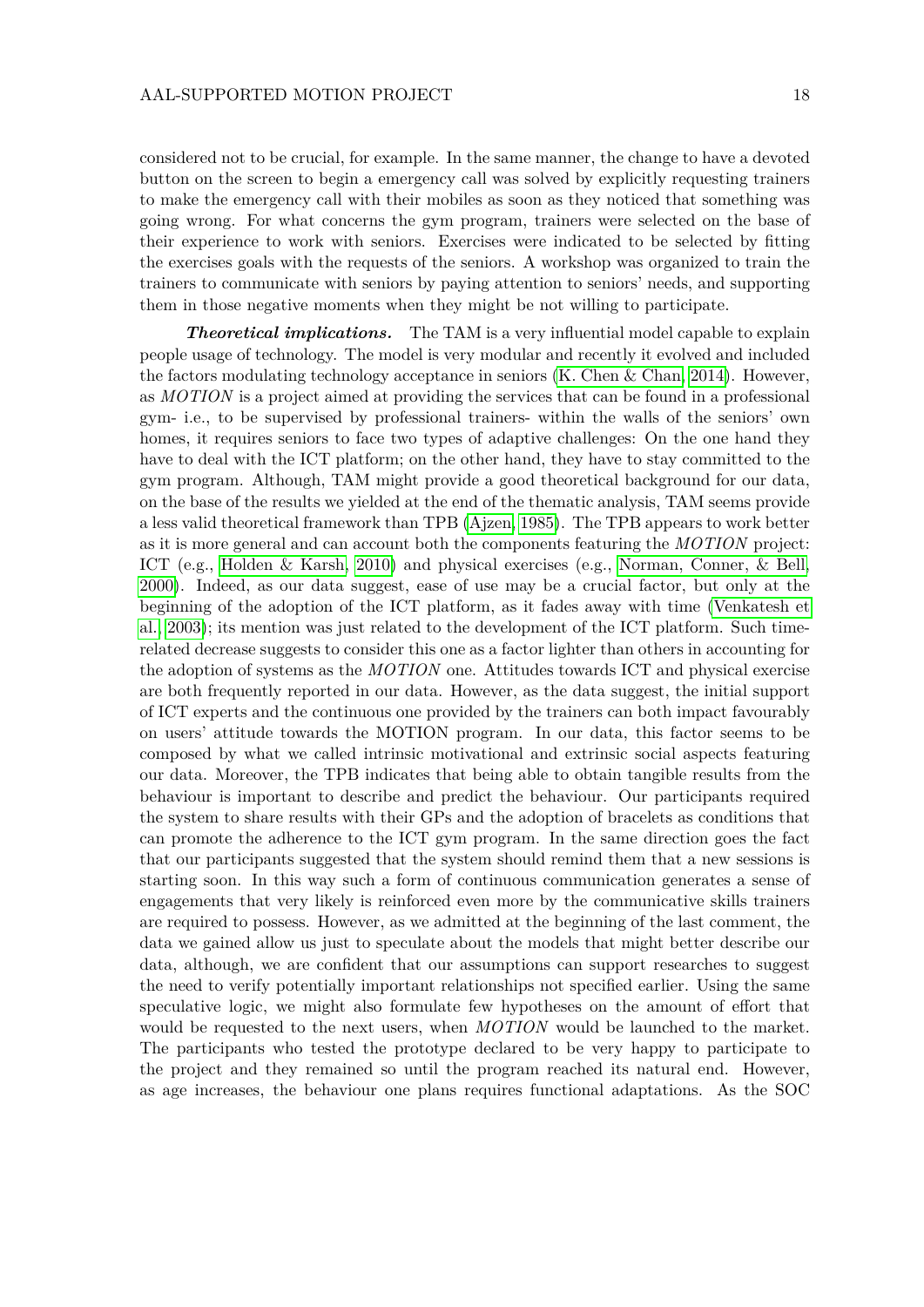model predicts [\(Freund & Baltes, 2002\)](#page-21-15), the physiological decrease of the senses might be problematic when one needs to start an ICT supported plan of physical exercises, for example. The increasing weakness could have an effect too, balanced, however, by the past exercising rate [\(Dishman, Sallis, & Orenstein, 1985;](#page-21-16) [Norman et al., 2000;](#page-22-13) [Oman &](#page-22-14) [King, 1998\)](#page-22-14). In this light, the compensatory actions that seniors' caring systems must be focused on regard the development of a plan to provide seniors with firm support and warm communicative abilities, confident patience.

## **Conclusion**

The present paper attempted to identify the features that designers should take into account during the process of building a system aimed to do physical exercises with seniors within their houses walls. Overall, this study indicates that the technical aspects emerged as important in developing a system like *MOTION*. Aside from the technical issues, however, psychological ones were strongly highlighted. Their nature was twofold: on the one hand, they dealt with the support seniors need when they have to face new pieces of technology; on the other hand, they dealt with the support that must be provided during the exercise program. If one wants to speculate about the underpinning psychological issues, he might suggest that people must feel to be part of the program, to be active. In our case, people loved to know which gym level they reached, what they were going to do, but even more generally, people loved to exert control of the activity they were doing [\(Edvardsson,](#page-21-17) [Tronvoll, & Gruber, 2011;](#page-21-17) [Sanders & Stappers, 2008\)](#page-22-15). The effect of *MOTION* did not stop once the program terminated: independently of social meetings we organized, users crated autonomously a sort of community: they met to have some tea together, to go to the theatre, they keep calling each other. However, despite the positive process of development and implementation of the *MOTION* platform, there is a main limit that can be used to foster further research: all our participants were seniors who did not suffer of cognitive impairments. People in those conditions have different needs and resources than healthy seniors [\(Long, 2010\)](#page-22-16), but that factor should be taken into account as soon as one wants to address his research and commercial attention towards the various level of frailty characterizing the end-of-life period [\(Laurin, Verreault, Lindsay, MacPherson, & Rockwood, 2001;](#page-22-17) [Lautenschlager et al., 2008\)](#page-22-18). Finally, the most important message we derived from the *MOTION* experience is that any program involving users must be planned and organized keeping in mind their co-involvement.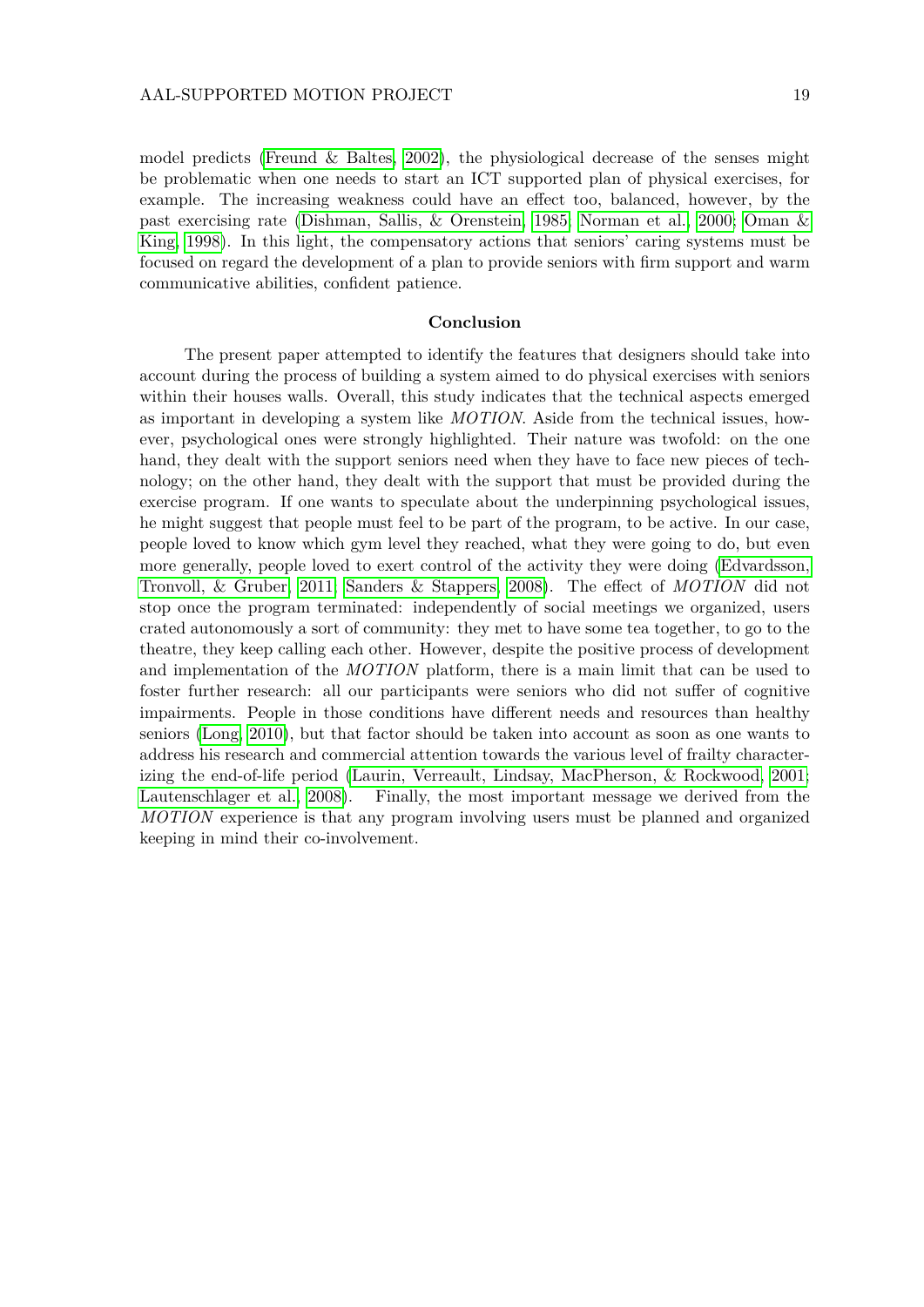## **Acknowledgements**

The *MOTION* project was carried out within the EU Active and Assisted Living Programme (AAL Project Number: *AAL-2012-5-031* ) and thanks to the involvement of Italian Ministry of Learning, University and Research (MIUR Reference *1347E*). Authors want to really thank all *MOTION* senior participants for their enthusiastic participation in the project. We want also thank the entire *MOTION* consortium without whose support and expertise the achievements we reported in the present paper would have never been possible.

This is a post-peer-review, pre-copyedit version of an article published in *European Journal of Ageing*. The final authenticated version is available online at: http://dx.doi.org/10.1007/s10433-018-0477-0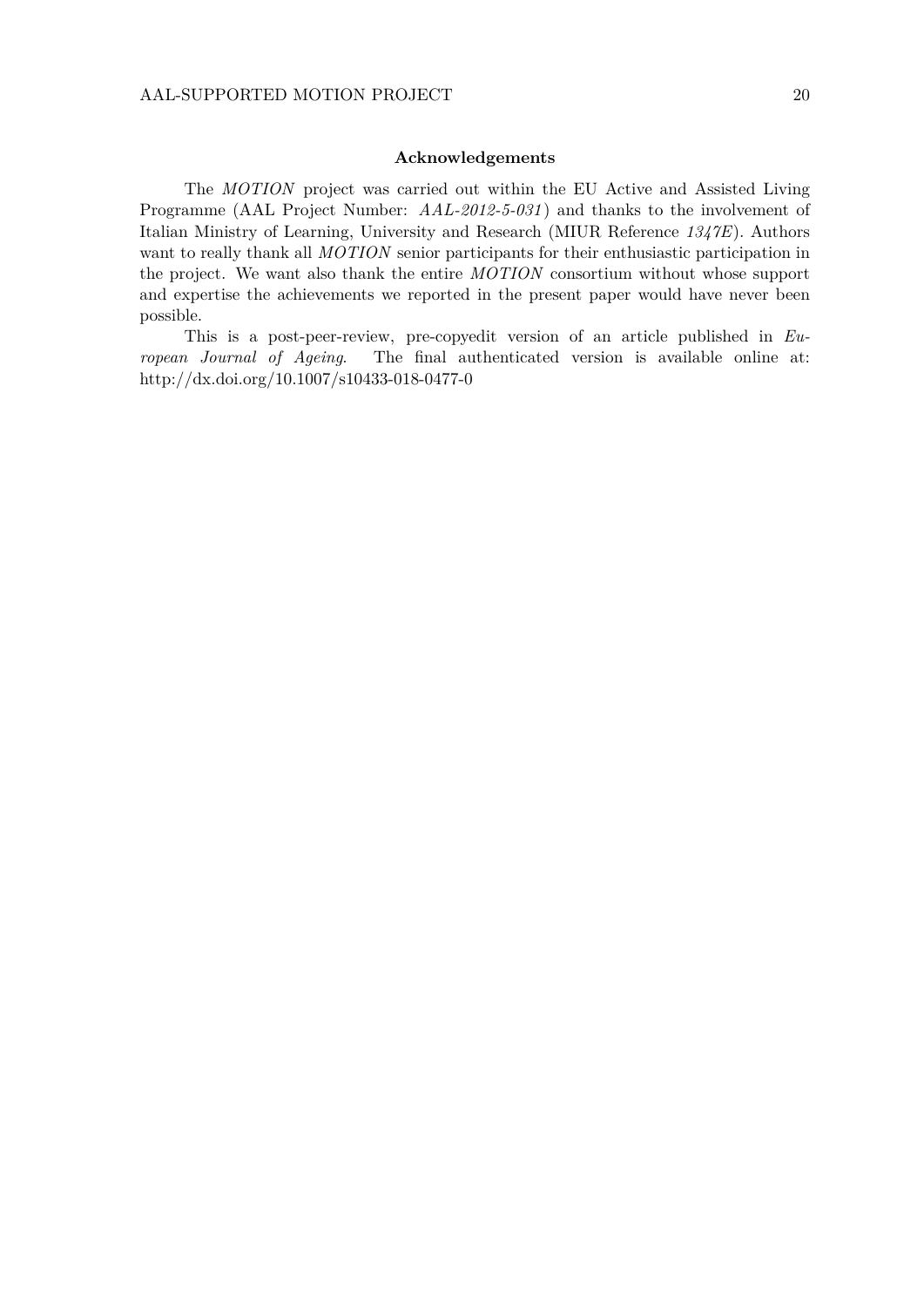#### References

- <span id="page-20-2"></span>Abbaspour, S., Farmanbar, R., Najafi, F., Mohamadkhani Ghiasvand, A., & Dehghankar, L. (2017). Decisional balance and self-efficacy of physical activity among the elderly in rasht in 2013 based on the transtheoretical model. *Electronic physician*, *9* (5), 4447–4453. doi: 10.19082/4447
- <span id="page-20-12"></span>Ajzen, I. (1985). From intentions to actions: A theory of planned behavior. In *Action control* (Vol. SSSP Springer Series in Social Psychology, pp. 11–39). Springer.
- <span id="page-20-1"></span>Alkhatib, A. (2016). Prescribing exercise as an alternative treatment for ageing populations of the 21st century. *Obesity Research Open Journal*, *3* (1), e1–e2. doi: 10.17140/OROJ-3-e-007
- <span id="page-20-15"></span>Amaro, F., & Gil, H. (2011). ICT for elderly people:«yes,'they'can!». In *e-CASE & e-tech internation conference 2011* (pp. 3792–3803). Knowledge Association of Taiwan, Taipei, Taiwan. Retrieved from <http://hdl.handle.net/10400.11/820>
- <span id="page-20-16"></span>Arthur, W. B., & Polak, W. (2004). The evolution of technology within a simple computer model. *Complexity*, *11* (5). doi: doi.org/10.1002/cplx.20130
- <span id="page-20-0"></span>Barnett, J. H., Lewis, L., Blackwell, A. D., & Taylor, M. (2014). Early intervention in alzheimer's disease: a health economic study of the effects of diagnostic timing. *BMC Neurology*, *14* (1), 1. doi: doi.org/10.1186/1471-2377-14-101
- <span id="page-20-13"></span>Barsocchi, P., Cesta, A., Coraci, L., Cortellessa, G., Benedictis, R. D., Fracasso, F., . . . Palumbo, F. (2016, Oct). The giraffplus experience: From laboratory settings to test sites robustness (short paper). In *2016 5th ieee international conference on cloud networking (cloudnet)* (p. 192-195). doi: 10.1109/CloudNet.2016.15
- <span id="page-20-14"></span>Bennett, S., Maton, K., & Kervin, L. (2008). The 'digital natives' debate: A critical review of the evidence. *British journal of educational technology*, *39* (5), 775–786. doi: doi.org/10.1111/ j.1467-8535.2007.00793.x
- <span id="page-20-5"></span>Bertolini, P., Pisano, E., Sivini, S., & Scaramuzzi, S. (2008). *Poverty and social exclusion in rural areas* (Tech. Rep.). EU: European Commission Directorate-General for Employment, Social Affairs and Equal Opportunities Unit E2.
- <span id="page-20-7"></span>Bla˜zun, H., Saranto, K., Kokol, P., & Vošner, J. (2012). Information and communication technology as a tool for improving physical and social activity of the elderly. In *NI 2012: Proceedings of the 11th international congress on nursing informatics* (Vol. 026).
- <span id="page-20-9"></span>Cattan, M., Kime, N., & Bagnall, A.-M. (2011). The use of telephone befriending in low level support for socially isolated older people–an evaluation. *Health*  $\&$  *social care in the community*,  $19(2)$ , 198–206. doi: 10.1111/j.1365-2524.2010.00967.x
- <span id="page-20-17"></span>Chen, K., & Chan, A. H. S. (2014). Gerontechnology acceptance by elderly hong kong chinese: a senior technology acceptance model (stam). *Ergonomics*, *57* (5), 635–652. doi: 10.1080/ 00140139.2014.895855
- <span id="page-20-6"></span>Chen, Y., & Schulz, P. (2016). The effect of information communication technology interventions on reducing social isolation in the elderly: A systematic review. *Journal of Medical Internet Research*, *18* , e18. doi: 10.2196/jmir.4596
- <span id="page-20-4"></span>Clark, D. O. (1995). Racial and educational differences in physical activity among older adults. *The Gerontologist*, *35* (4), 472–480.
- <span id="page-20-3"></span>Coburn, A. F., MacKinney, A. C., McBride, T. D., Mueller, K. J., Slifkin, R. T., & Wakefield, M. K. (2007). *Choosing rural definitions: Implications for health policy* (Vol. 2; Tech. Rep.). Omaha, NE: Rural Policy Research Institute Health Panel.
- <span id="page-20-8"></span>Cotten, S. R., Anderson, W. A., & McCullough, B. M. (2013). Impact of internet use on loneliness and contact with others among older adults: cross-sectional analysis. *Journal of Medical Internet Research*, *15* (2), e39. doi: 10.2196/jmir.2306
- <span id="page-20-10"></span>Dal Bello-Haas, V., O'Connell, M., Morgan, D., & Crossley, M. (2014). Lessons learned: feasibility and acceptability of a telehealth-delivered exercise intervention for rural-dwelling individuals with dementia and their caregivers. *Rural and remote health*, *14* (2715).
- <span id="page-20-11"></span>Davis, F. D. (1989). Perceived usefulness, perceived ease of use, and user acceptance of information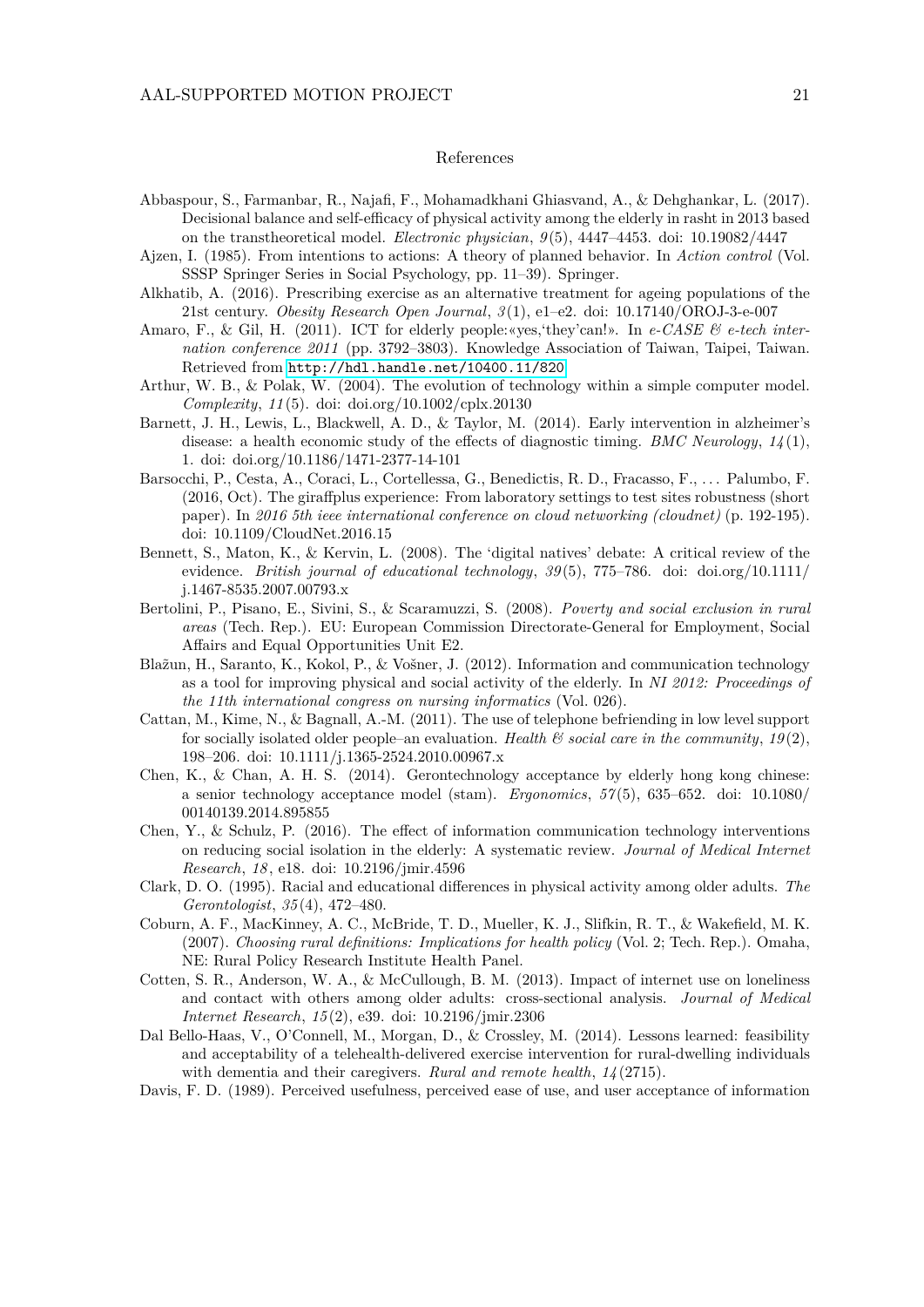technology. *MIS quarterly*, *13* (3), 319–340. doi: 10.2307/249008

- <span id="page-21-3"></span>Dergance, J. M., Calmbach, W. L., Dhanda, R., Miles, T. P., Hazuda, H. P., & Mouton, C. P. (2003). Barriers to and benefits of leisure time physical activity in the elderly: differences across cultures. *Journal of the American Geriatrics Society*, *51* (6), 863–868. doi: doi.org/ 10.1046/j.1365-2389.2003.51271.x
- <span id="page-21-16"></span>Dishman, R. K., Sallis, J. F., & Orenstein, D. R. (1985). The determinants of physical activity and exercise. *Public health reports*, *100* (2), 158.
- <span id="page-21-17"></span>Edvardsson, B., Tronvoll, B., & Gruber, T. (2011). Expanding understanding of service exchange and value co-creation: a social construction approach. *Journal of the Academy of Marketing Science*, *39* (2), 327–339. doi: doi.org/10.1007/s11747-010-0200-y
- <span id="page-21-2"></span>European Commission. (2015). The 2015 ageing report-economic and budgetary projections for the 28 eu member states (2013-2060). *European Economy*, 1–424. doi: 10.2765/877631
- <span id="page-21-0"></span>European-Social-Network. (2008). *Services for older people in europe. facts and figures about long term care services in europe.*
- <span id="page-21-15"></span>Freund, A. M., & Baltes, P. B. (2002). Life-management strategies of selection, optimization and compensation: Measurement by self-report and construct validity. *Journal of personality and social psychology*, *82* (4), 642. doi: dx.doi.org.ezproxy.unibo.it/10.1037/0022-3514.82.4.642
- <span id="page-21-1"></span>Galeotti, F., Giusti, A., Meduri, F., Raschetti, R., Scardetta, P., & Vanacore, N. (2013). *Epidemiological data on dementia: Synthesis report* (techreport). EU: National Institute of Health, Italy.
- <span id="page-21-10"></span>Glaser, B. G., & Strauss, A. L. (2009). *The discovery of grounded theory: Strategies for qualitative research* (Routledge, Ed.). Transaction publishers.
- <span id="page-21-5"></span>Gordt, K., Gerhardy, T., Najafi, B., & Schwenk, M. (2018). Effects of wearable sensor-based balance and gait training on balance, gait, and functional performance in healthy and patient populations: a systematic review and meta-analysis of randomized controlled trials. *Gerontology*, *64* (1), 74–89. doi: 10.1159/000481454
- <span id="page-21-14"></span>Grove, N. C., & Spier, B. E. (1999). Motivating the well elderly to exercise. *Journal of Community Health Nursing*, *16* (3), 179–189. doi: doi.org/10.1207/S15327655JCHN1603\_4
- <span id="page-21-7"></span>Hartswood, M., Procter, R., Slack, R., Vob, A., Buscher, M., Rouncefield, M., & Rouchy, P. (2002). Co-realisation: towards a principled synthesis of ethnomethodology and participatory design. *Scandinavian Journal of Information Systems*, *14* (2), 9–30. Retrieved from [http://aisel](http://aisel.aisnet.org/sjis/vol14/iss2/2) [.aisnet.org/sjis/vol14/iss2/2](http://aisel.aisnet.org/sjis/vol14/iss2/2)
- <span id="page-21-12"></span>Hawthorn, D. (2007). Interface design and engagement with older people. *Behaviour & Information Technology*, *26* (4), 333–341. doi: doi.org/10.1080/01449290601176930
- <span id="page-21-13"></span>Helsper, E. J., & Eynon, R. (2010). Digital natives: where is the evidence? *British educational research journal*, *36* (3), 503–520. doi: doi.org/10.1080/01411920902989227
- <span id="page-21-8"></span>Holden, R. J., & Karsh, B.-T. (2010). The technology acceptance model: its past and its future in health care. *Journal of biomedical informatics*, *43* (1), 159–172. doi: doi.org/10.1016/ j.jbi.2009.07.002
- <span id="page-21-11"></span>Hsieh, H.-F., & Shannon, S. E. (2005). Three approaches to qualitative content analysis. *Qualitative health research*, *15* (9), 1277–1288. doi: doi.org/10.1177/1049732305276687
- <span id="page-21-4"></span>Kahlbaugh, P. E., Sperandio, A. J., Carlson, A. L., & Hauselt, J. (2011). Effects of playing wii on well-being in the elderly: Physical activity, loneliness, and mood. *Activities, Adaptation & Aging*, *35* (4), 331-344. doi: 10.1080/01924788.2011.625218
- <span id="page-21-6"></span>Keränen, N. S., Kangas, M., Immonen, M., Similä, H., Enwald, H., Korpelainen, R., & Jämsä, T. (2017). Use of information and communication technologies among older people with and without frailty: a population-based survey. *Journal of medical Internet research*, 19(2). doi: 10.2196/jmir.5507
- <span id="page-21-9"></span>Kristoffersson, A., Kiselev, A., Loutfi, A., Coradeschi, S., Björkman, P., Gustafsson, K., . . . Orlandini, A. (2016). Excite project: A review of forty-two months of robotic telepresence technology evolution. *Presence: Teleoperators and Virtual Environments*(25), 204-221. doi: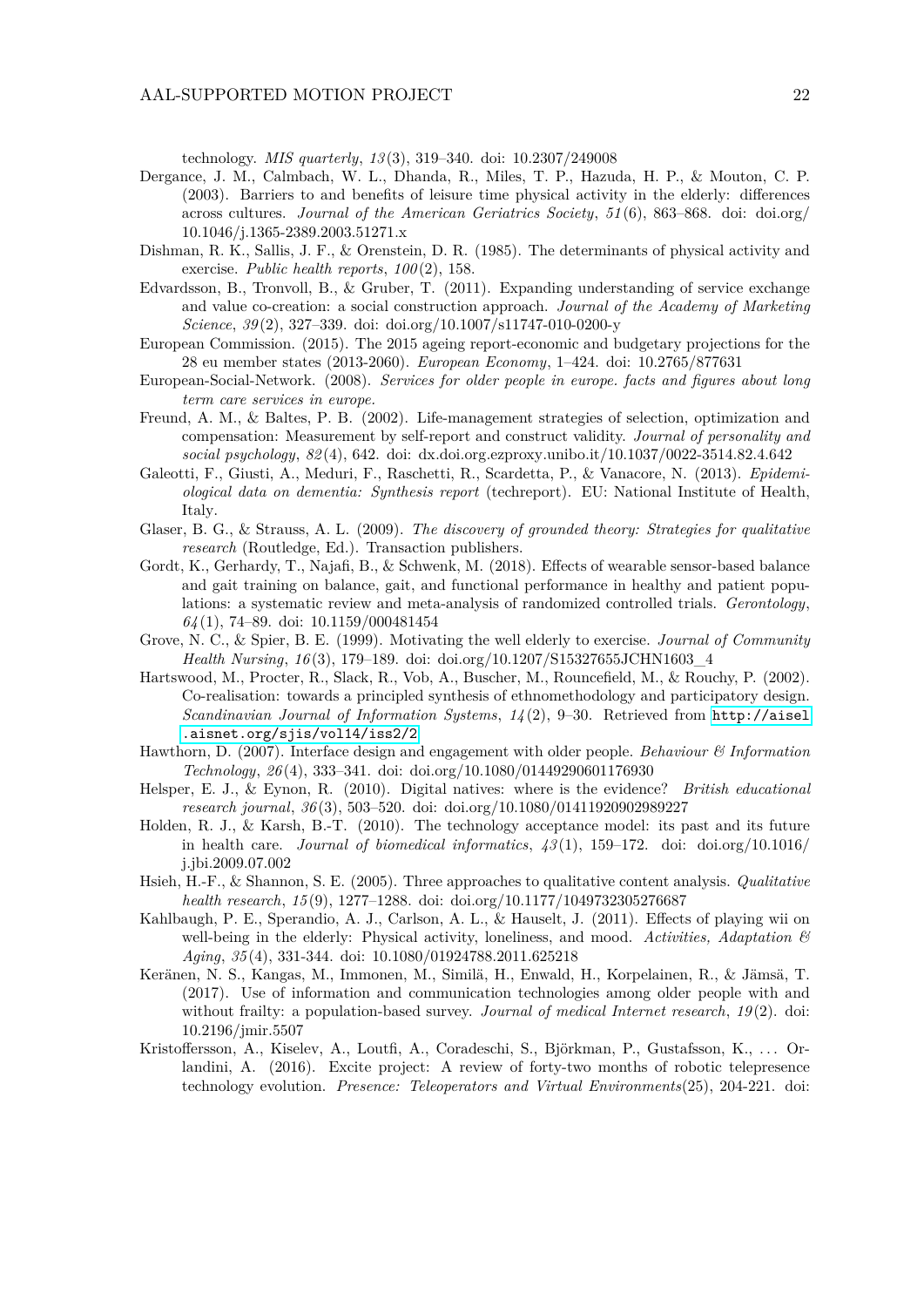doi.org/10.1162/PRES\_a\_00262

- <span id="page-22-17"></span>Laurin, D., Verreault, R., Lindsay, J., MacPherson, K., & Rockwood, K. (2001). Physical activity and risk of cognitive impairment and dementia in elderly persons. *Archives of neurology*, *58* (3), 498–504. doi: 10.1001/archneur.58.3.498
- <span id="page-22-18"></span>Lautenschlager, N. T., Cox, K. L., Flicker, L., Foster, J. K., van Bockxmeer, F. M., Xiao, J., ... Almeida, O. P. (2008). Effect of physical activity on cognitive function in older adults at risk for alzheimer disease: a randomized trial. *Jama*, *300* (9), 1027–1037. doi: 10.1001/ jama.300.9.1027
- <span id="page-22-7"></span>Lindsay, S., Jackson, D., Schofield, G., & Olivier, P. (2012). Engaging older people using participatory design. In *Proceedings of the sigchi conference on human factors in computing systems* (p. 1199-1208). doi: 10.1145/2207676.2208570
- <span id="page-22-8"></span>Llorens, F., Molina, R., Compañ, P., & Satorre, R. (2014). Technological ecosystem for open education. In (Vol. 262, pp. 706–715). doi: 10.3233/978-1-61499-405-3-706
- <span id="page-22-16"></span>Long, J. V. (2010). *Palliative care for advanced alzheimer's and dementia: Guidelines and standards for evidence-based care*. Springer Publishing Company.
- <span id="page-22-3"></span>Machesney, D., Wexler, S. S., Chen, T., & Coppola, J. F. (2014). Gerontechnology companion: Virutal pets for dementia patients. In *IEEE long island systems, applications and technology (LISAT) conference 2014* (pp. 1–3). doi: 10.1109/LISAT.2014.6845226
- <span id="page-22-9"></span>Mariani, E., Vernooij-Dassen, M., Koopmans, R., Engels, Y., & Chattat, R. (2016). Shared decisionmaking in dementia care planning: barriers and facilitators in two european countries. *Aging & Mental Health*, *21* (1), 31–39. doi: 10.1080/13607863.2016.1255715
- <span id="page-22-5"></span>Meiland, F., Reinersmann, A., Bergvall-Kareborn, B., Craig, D., Moelaert, F., Mulvenna, M., . . . Dröes, R.-M. (2007). Cogknow: Development and evaluation of an ict-device for people with mild dementia. In (Vol. 127).
- <span id="page-22-4"></span>Mueller, F. F., & Agamanolis, S. (2005, July). Sports over a distance. *Computers in Entertainment (CIE) - Theoretical and Practical Computer* , *3* (3), 4–4. doi: 10.1145/1077246.1077261
- <span id="page-22-13"></span>Norman, P., Conner, M., & Bell, R. (2000). The theory of planned behaviour and exercise: Evidence for the moderating role of past behaviour. *British Journal of Health Psychology*, *5* (3), 249– 261.
- <span id="page-22-6"></span>Nugent, C. D. (2007). ICT in the elderly and dementia. *Aging & Mental Health*, *11* (5), 473–476. doi: 10.1080/13607860701643071
- <span id="page-22-14"></span>Oman, R. F., & King, A. C. (1998). Predicting the adoption and maintenance of exercise participation using self-efficacy and previous exercise participation rates. *American Journal of Health Promotion*, *12* (3), 154–161. doi: doi.org/10.4278/0890-1171-12.3.154
- <span id="page-22-1"></span>Perkins, E., & Moran, J. (2010). Aging adults with intellectual disabilities. *JAMA*, *304* (1), 91-92. doi: 10.1001/jama.2010.906
- <span id="page-22-11"></span>Prensky, M. (2001). Digital natives, digital immigrants part 1. *On the horizon*, *9* (5), 1–6. doi: doi.org/10.1108/10748120110424816
- <span id="page-22-12"></span>Prensky, M. (2009). H. sapiens digital: From digital immigrants and digital natives to digital wisdom. *Innovate: journal of online education*, *5* (3), 1–11. Retrieved from [https://nsuworks.nova](https://nsuworks.nova.edu/innovate/vol5/iss3/1) [.edu/innovate/vol5/iss3/1](https://nsuworks.nova.edu/innovate/vol5/iss3/1)
- <span id="page-22-0"></span>Rechel, B., Grundy, E., Robine, J.-M., Cylus, J., Mackenbach, J. P., Knai, C., & McKee, M. (2013). Ageing in the european union. *The Lancet*, *381* (9874), 1312 - 1322. doi: dx.doi.org/10.1016/ S0140-6736(12)62087-X
- <span id="page-22-15"></span>Sanders, E. B.-N., & Stappers, P. J. (2008). Co-creation and the new landscapes of design. *Codesign*, *4* (1), 5–18. doi: doi.org/10.1080/15710880701875068
- <span id="page-22-10"></span>Sayago, S., Sloan, D., & Blat, J. (2011). Everyday use of computer-mediated communication tools and its evolution over time: An ethnographical study with older people. *Interacting with Computers*, *23* (5), 543-554. doi: doi.org/10.1016/j.intcom.2011.06.001
- <span id="page-22-2"></span>Smith, I. H. (2017). Revisiting the health and wellness benefits of lifetime sports to aging individuals 25 years later. *Journal of Sports Science*, *5* , 185–188. doi: 10.17265/2332-7839/2017.03.007